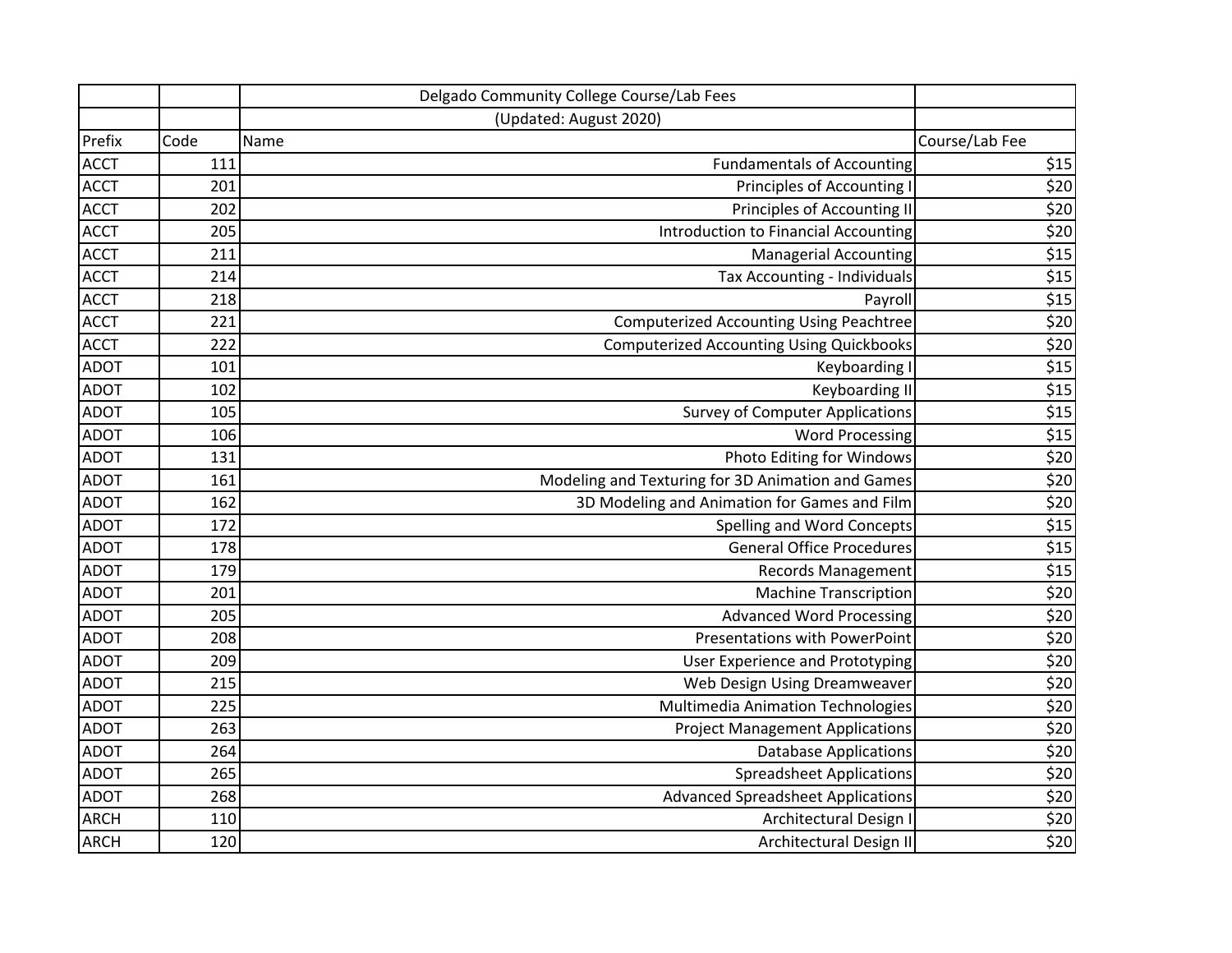| <b>ARCH</b> | 160 | <b>Construction Practices and Codes</b>        | \$20  |
|-------------|-----|------------------------------------------------|-------|
| <b>ARCH</b> | 165 | <b>Office Practices and Specifications</b>     | \$20  |
| <b>ARCH</b> | 180 | History and Theory of Architecture             | \$5   |
| <b>ARCH</b> | 210 | Architectural Design III                       | \$20  |
| <b>ARCH</b> | 212 | <b>Computer-Aided Architectural Drawing</b>    | \$30  |
| <b>ARCH</b> | 230 | <b>Environmental Technology I</b>              | \$20  |
| <b>ARCH</b> | 235 | <b>Environmental Technology II</b>             | \$20  |
| <b>ARCH</b> | 285 | Architectural Design IV                        | \$20  |
| <b>ASLS</b> | 101 | American Sign Language I                       | \$30  |
| ASLS        | 102 | American Sign Language II                      | \$30  |
| ASLS        | 150 | Deaf Culture                                   | \$30  |
| ASLS        | 201 | American Sign Language III                     | \$30  |
| <b>ASLS</b> | 202 | American Sign Language IV                      | \$30  |
| <b>ASLS</b> | 210 | <b>Comparative Linguistics</b>                 | \$30  |
| <b>ASLS</b> | 220 | Introduction to Interpreting                   | \$30  |
| <b>ASLS</b> | 235 | <b>ASL/English Translations</b>                | \$30  |
| <b>ASLS</b> | 261 | English-to-ASL Interpreting                    | \$30  |
| <b>ASLS</b> | 262 | ASL-to-English Interpreting                    | \$30  |
| <b>BARB</b> | 110 | Sanitation and Safety for Barbers              | \$40  |
| <b>BARB</b> | 120 | Shaving, Mustaches, and Beards                 | \$40  |
| <b>BARB</b> | 142 | <b>Facial Massage and Treatments</b>           | \$50  |
| <b>BARB</b> | 212 | <b>Barber-Styling I</b>                        | \$40  |
| <b>BARB</b> | 214 | <b>Chemical Services for Barbers</b>           | \$50  |
| <b>BARB</b> | 217 | <b>Hair Coloring for Barbers</b>               | \$100 |
| <b>BARB</b> | 226 | <b>Barber-Styling II</b>                       | \$40  |
| <b>BARB</b> | 251 | Louisiana State Barber Board Review Laboratory | \$50  |
| <b>BIOL</b> | 072 | <b>Fundamental Readings in Biology</b>         | \$15  |
| <b>BIOL</b> | 095 | The Human Body                                 | $$15$ |
| <b>BIOL</b> | 101 | General Biology I (non-science majors)         | \$15  |
| <b>BIOL</b> | 102 | General Biology II (non-science majors)        | \$15  |
| <b>BIOL</b> | 107 | General Biology I Lab (non-science majors)     | \$50  |
| <b>BIOL</b> | 108 | General Biology II Lab (non-science majors)    | \$50  |
| <b>BIOL</b> | 114 | Nutrition                                      | $$15$ |
| <b>BIOL</b> | 120 | <b>Introductory Plant Biology</b>              | \$50  |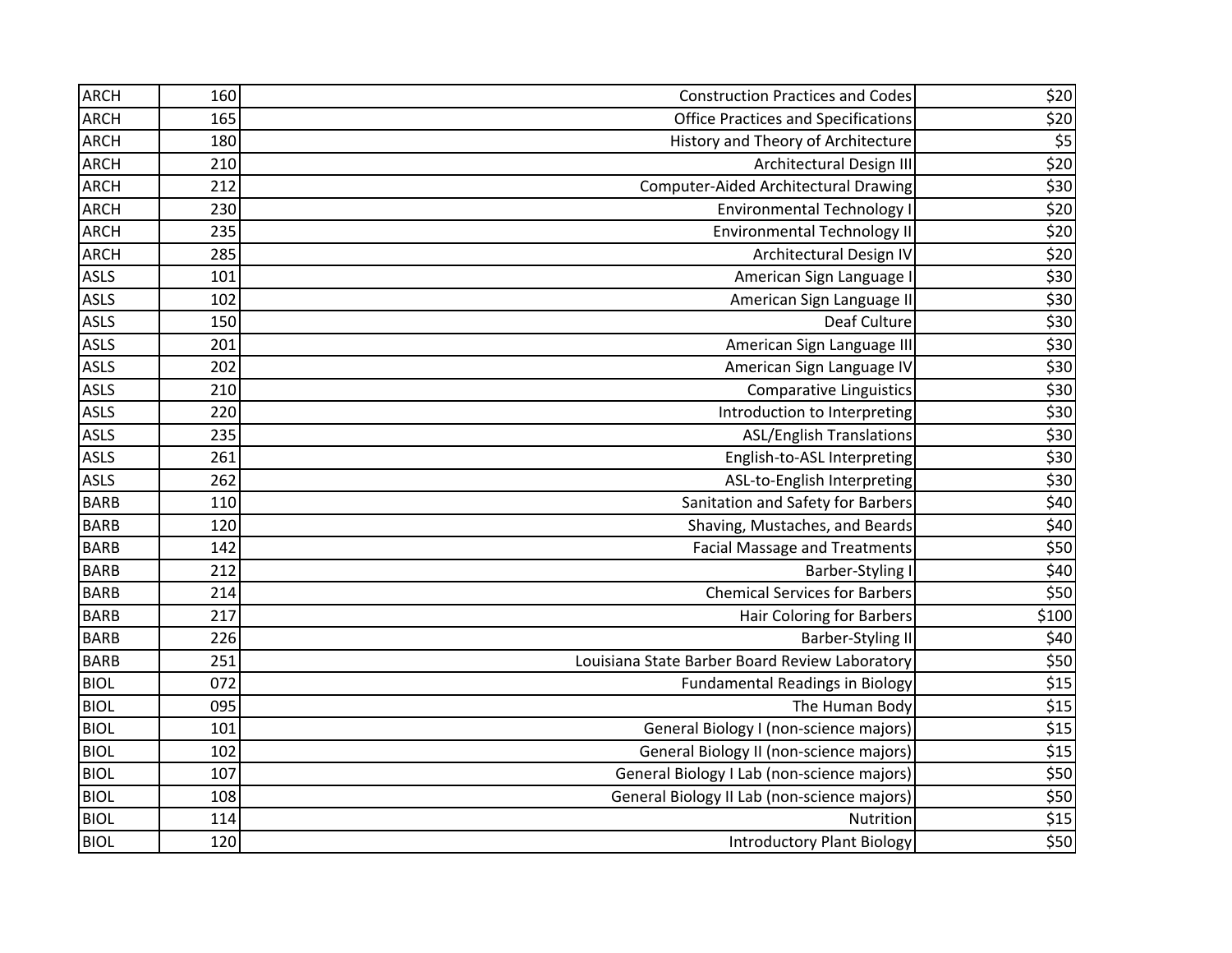| <b>BIOL</b> | 121     | Introductory Plant Biology Laboratory            | \$25  |
|-------------|---------|--------------------------------------------------|-------|
| <b>BIOL</b> | 141     | General Biology I (Science Majors)               | \$15  |
| <b>BIOL</b> | 142     | <b>General Biology II (Science Majors)</b>       | \$15  |
| <b>BIOL</b> | 143     | <b>General Biology I Lab (Science Majors)</b>    | \$50  |
| <b>BIOL</b> | 144     | <b>General Biology II Lab (Science Majors)</b>   | \$50  |
| <b>BIOL</b> | 161     | <b>Introductory Anatomy and Physiology</b>       | \$15  |
| <b>BIOL</b> | 163     | Introductory Anatomy and Physiology Laboratory   | \$50  |
| <b>BIOL</b> | 179     | Independent Studies in Biology                   | \$100 |
| <b>BIOL</b> | 201     | Botany I                                         | \$15  |
| <b>BIOL</b> | 203     | <b>Botany I Laboratory</b>                       | \$50  |
| <b>BIOL</b> | 204     | Plant Taxonomy                                   | \$15  |
| <b>BIOL</b> | 205     | Plant Taxonomy Laboratory                        | \$50  |
| <b>BIOL</b> | 207     | <b>Comparative Anatomy</b>                       | \$15  |
| <b>BIOL</b> | 209     | <b>Comparative Anatomy Lab</b>                   | \$50  |
| <b>BIOL</b> | 210     | <b>General Microbiology (Science Majors)</b>     | \$15  |
| <b>BIOL</b> | 211     | Microbiology of Human Pathogens                  | \$15  |
| <b>BIOL</b> | 212     | <b>General Microbiology Lab (Science Majors)</b> | \$50  |
| <b>BIOL</b> | 231     | Introduction to Biological Evolution             | $$15$ |
| <b>BIOL</b> | 236     | <b>Forensic Biology Laboratory</b>               | \$65  |
| <b>BIOL</b> | 245     | Genetics                                         | \$15  |
| <b>BIOL</b> | 246     | <b>Genetics Laboratory</b>                       | \$100 |
| <b>BIOL</b> | 251     | Human Anatomy and Physiology I                   | \$15  |
| <b>BIOL</b> | 252     | Human Anatomy and Physiology II                  | \$15  |
| <b>BIOL</b> | 253     | Human Anatomy and Physiology I Laboratory        | \$50  |
| <b>BIOL</b> | 254     | Human Anatomy and Physiology II Laboratory       | \$50  |
| <b>BIOL</b> | 265     | Cell Biology                                     | \$50  |
| <b>BIOL</b> | 266     | Cell Biology Lab                                 | \$100 |
| <b>BIOL</b> | 271     | Pathophysiology                                  | \$15  |
| <b>BIOL</b> | 272     | Natural History of the Vertebrates               | \$15  |
| <b>BIOL</b> | 273     | Natural History of the Vertebrates Laboratory    | \$50  |
| <b>BIOL</b> | 279     | Advanced Independent Studies in Biology          | \$100 |
| <b>BIOL</b> | 281     | Introduction to Ecology                          | \$15  |
| <b>BIOL</b> | 283     | Introduction to Ecology Laboratory               | \$50  |
| <b>BIOL</b> | 296-299 | <b>Biological Internship</b>                     | \$20  |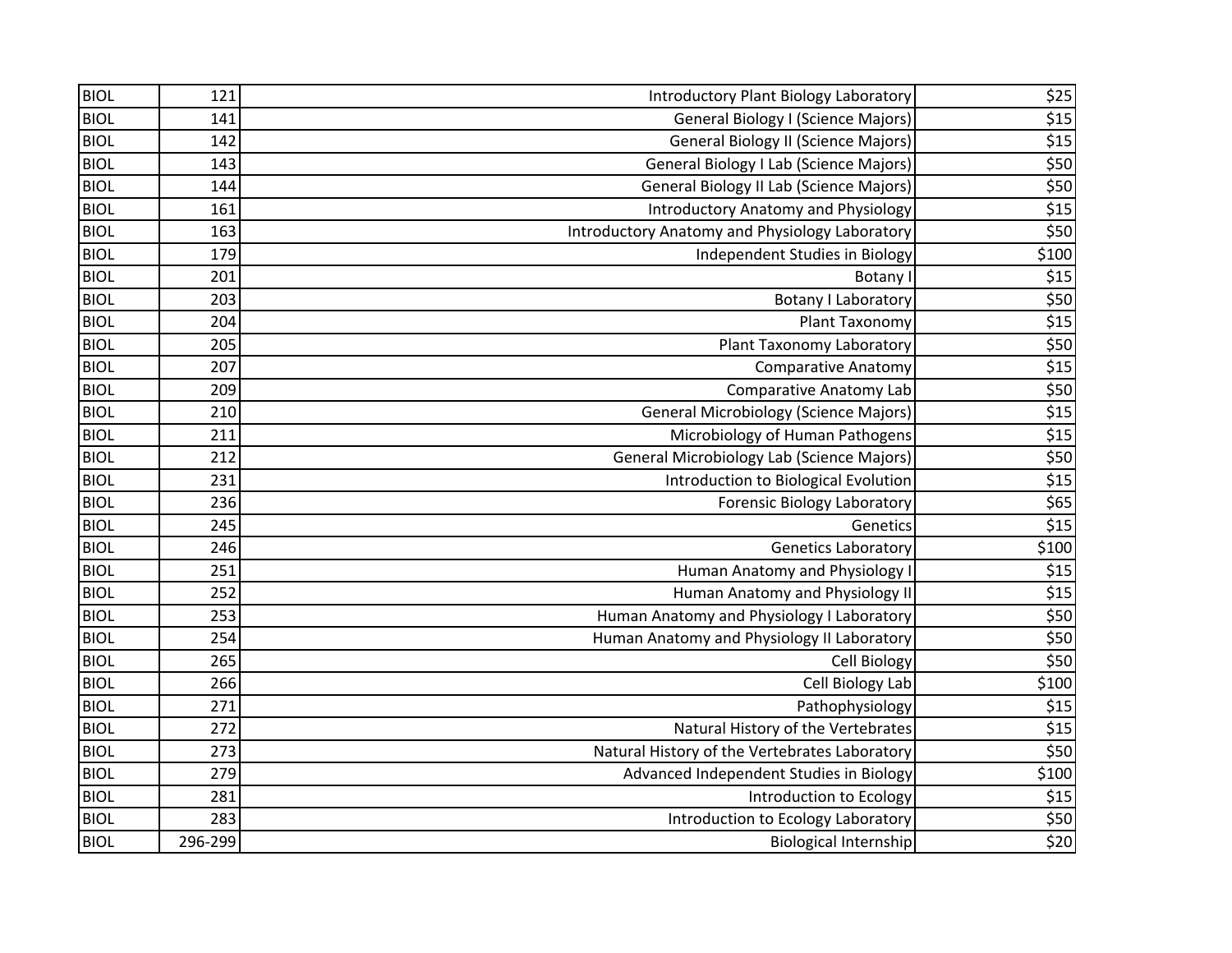| <b>BIOL</b> | 297 | <b>Biological Internship</b>                                        | \$20     |
|-------------|-----|---------------------------------------------------------------------|----------|
| <b>BIOL</b> | 298 | Biological Internship                                               | \$20     |
| <b>BIOL</b> | 299 | <b>Biological Internship</b>                                        | \$20     |
| <b>BTEC</b> | 274 | Introduction to Nucleic Acids                                       | \$50     |
| <b>BTEC</b> | 275 | Introduction to Protein Expression and Analysis                     | \$50     |
| <b>BTEC</b> | 280 | <b>Microscopy Techniques</b>                                        | \$125    |
| <b>BTEC</b> | 282 | Introduction to Molecular and Genetic Biology                       | \$125    |
| <b>BTEC</b> | 284 | <b>Biomolecules</b>                                                 | \$125    |
| <b>BTEC</b> | 285 | <b>Bioinformatics and Bioethics</b>                                 | \$50     |
| <b>BTEC</b> | 286 | Cell Culture Techniques Laboratory                                  | \$125    |
| <b>BUSG</b> | 151 | <b>Stock Markets and Investing</b>                                  | \$15     |
| <b>BUSG</b> | 224 | <b>Business Computer Applications</b>                               | \$20     |
| <b>BUSG</b> | 275 | Internship                                                          | \$30     |
| <b>CADD</b> | 110 | <b>Blueprint Reading</b>                                            | \$30     |
| CADD        | 125 | Introduction to Drafting                                            | \$20     |
| CADD        | 200 | <b>Introduction to Parametric Modeling</b>                          | \$30     |
| CADD        | 201 | Introduction to CADD                                                | \$20     |
| CADD        | 202 | Three-Dimensional Applications in CADD                              | \$20     |
| <b>CADD</b> | 212 | Architectural Applications in CADD                                  | \$20     |
| <b>CADD</b> | 214 | <b>MEP Applications in CADD</b>                                     | \$30     |
| CADD        | 221 | <b>Mechanical Applications in CADD</b>                              | \$20     |
| CADD        | 231 | Structural/Civil Applications in CADD                               | \$20     |
| CADD        | 242 | Piping Applications in CADD                                         | \$20     |
| CADD        | 245 | <b>Special Topics in CADD</b>                                       | \$30     |
| CADD        | 261 | <b>CADD Capstone</b>                                                | \$20     |
| CADD        | 287 | <b>CADD Practicum</b>                                               | \$30     |
| CDYC        | 105 | Introduction to Care and Development of Young Children              | \$100.00 |
| <b>CDYC</b> | 109 | Strengthening the Care and Development of Young Children Module I   | \$100    |
| CDYC        | 110 | Strengthening the Care and Development of Young Children Module II  | \$100    |
| <b>CDYC</b> | 111 | <b>Observation and Assessment</b>                                   | \$40     |
| <b>CDYC</b> | 113 | Strengthening the Care and Development of Young Children Module III | \$100    |
| CDYC        | 141 | Art with Young Children                                             | \$40     |
| <b>CDYC</b> | 273 | <b>Curriculum and Teaching Materials</b>                            | \$40     |
| <b>CDYC</b> | 298 | Practicum                                                           | \$80     |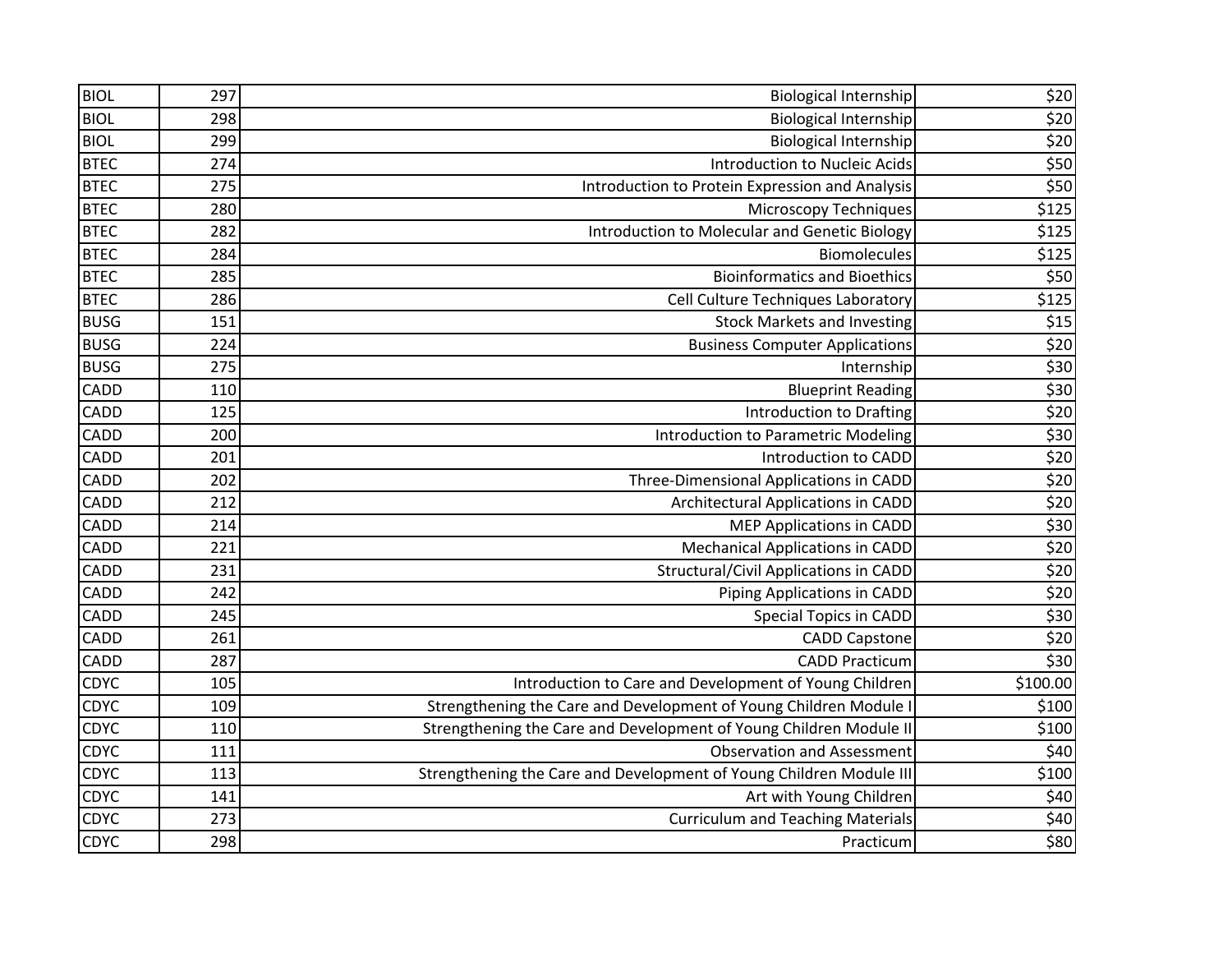| <b>CHEM</b> | 100 | Chemistry in Society                                 | \$15                |
|-------------|-----|------------------------------------------------------|---------------------|
| <b>CHEM</b> | 101 | Chemistry I (non-science majors)                     | \$15                |
| <b>CHEM</b> | 102 | Chemistry II (non-science majors)                    | \$15                |
| <b>CHEM</b> | 107 | Chemistry I Lab (non-science majors)                 | \$50                |
| <b>CHEM</b> | 108 | Chemistry II Lab (non-science majors)                | \$50                |
| <b>CHEM</b> | 141 | <b>Chemistry I (Science Majors)</b>                  | \$15                |
| <b>CHEM</b> | 142 | <b>Chemistry II (Science Majors)</b>                 | $$15$               |
| CHEM        | 143 | Chemistry I Lab (Science Majors)                     | \$50                |
| <b>CHEM</b> | 144 | <b>Chemistry II Lab (Science Majors)</b>             | $\overline{$50}$    |
| <b>CHEM</b> | 201 | Introduction to Organic and Biochemistry             | \$50                |
| <b>CHEM</b> | 203 | Introduction to Organic and Biochemistry Laboratory  | \$100               |
| <b>CHEM</b> | 221 | Organic Chemistry I                                  | \$15                |
| CHEM        | 222 | <b>Organic Chemistry II</b>                          | \$15                |
| <b>CHEM</b> | 223 | Organic Chemistry Lab I                              | \$50                |
| CHEM        | 224 | <b>Organic Chemistry Lab II</b>                      | \$50                |
| <b>CHEM</b> | 241 | Analytical Chemistry (Quantitative Analysis)         | \$15                |
| <b>CHEM</b> | 243 | Analytical Chemistry Laboratory                      | \$50                |
| <b>CHTC</b> | 261 | <b>Instrumental Analysis</b>                         | \$100               |
| <b>CHTC</b> | 271 | Applied Instrumental Analysis I                      | \$150               |
| <b>CHTC</b> | 272 | Applied Instrumental Analysis II                     | \$150               |
| <b>CHTC</b> | 273 | Applied Instrumental Analysis III                    | \$150               |
| <b>CHTC</b> | 274 | Applied Instrumental Anaysis IV                      | \$150               |
| <b>CHTC</b> | 281 | Applied Organic Chemistry Lab                        | \$150               |
| <b>CIVT</b> | 100 | <b>Elementary Surveying</b>                          | \$20                |
| <b>CIVT</b> | 105 | <b>Advanced Surveying</b>                            | \$20                |
| <b>CIVT</b> | 110 | <b>Construction Graphics and Blueprint Reading</b>   | \$20                |
| <b>CIVT</b> | 115 | <b>Civil Drafting</b>                                | \$20                |
| <b>CIVT</b> | 155 | Design and Control of Concrete Mixtures              | \$20                |
| <b>CIVT</b> | 287 | Practicum                                            | \$30                |
| <b>CMIN</b> | 201 | Computer & Internet Literacy                         | \$15                |
| <b>CMIN</b> | 203 | Logic and Design I                                   | \$15                |
| <b>CMIN</b> | 204 | Fundamentals of Information Technologies and Systems | \$15                |
| <b>CMIN</b> | 207 | Logic and Design II                                  | \$15                |
| <b>CMIN</b> | 211 | <b>Event-Driven Programming I</b>                    | $\overline{$}$ \$15 |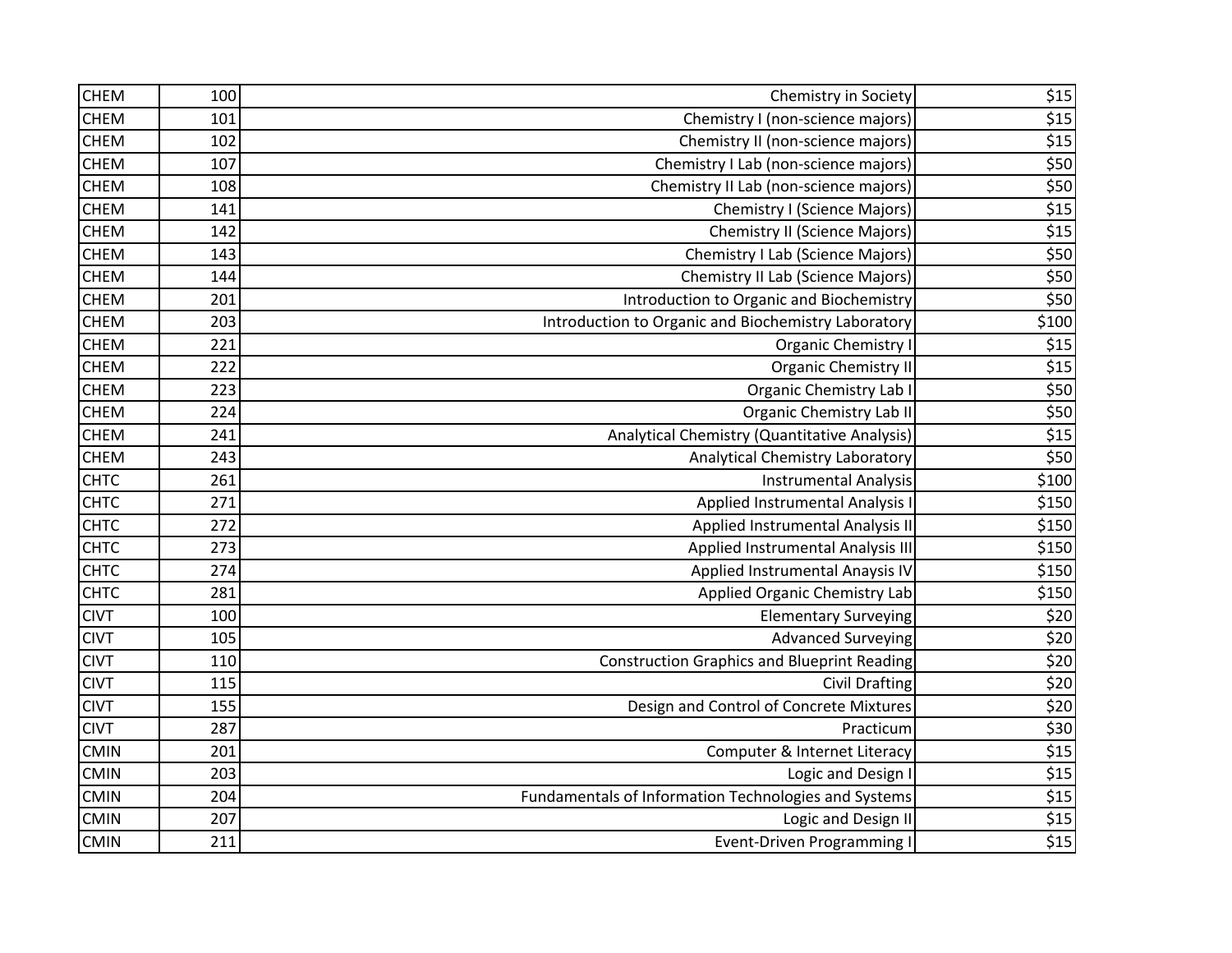| <b>CMIN</b> | 212 | <b>Event-Driven Programming II</b>          | \$15 |
|-------------|-----|---------------------------------------------|------|
| <b>CMIN</b> | 214 | Introduction to C++                         | \$15 |
| <b>CMIN</b> | 216 | Web Foundations I                           | \$15 |
| <b>CMIN</b> | 217 | Introduction to Game Design and Development | \$15 |
| <b>CMIN</b> | 218 | Game Structure and Character Development    | \$15 |
| <b>CMIN</b> | 220 | Web Foundations II                          | \$15 |
| <b>CMIN</b> | 232 | <b>Discrete Structures</b>                  | \$15 |
| <b>CMIN</b> | 234 | Programming for the Web                     | \$15 |
| <b>CMIN</b> | 236 | Database for the Web                        | \$15 |
| <b>CMIN</b> | 244 | Introduction to Information Security        | \$15 |
| <b>CMIN</b> | 246 | Introduction to Information Assurance       | \$15 |
| <b>CMIN</b> | 248 | <b>Computer Forensics and Cyber Crime</b>   | \$15 |
| <b>CMIN</b> | 250 | <b>JAVA Programming I</b>                   | \$15 |
| <b>CMIN</b> | 257 | <b>JAVA Programming II</b>                  | \$15 |
| <b>CMIN</b> | 266 | <b>Database Management Systems</b>          | \$15 |
| <b>CMIN</b> | 291 | <b>Systems Analysis Methods</b>             | \$15 |
| <b>CMST</b> | 234 | Performance of Literature                   | \$10 |
| <b>CNET</b> | 119 | Network Multiunit Systems Lab               | \$25 |
| <b>CNET</b> | 178 | <b>Windows Server</b>                       | \$25 |
| <b>CNET</b> | 180 | Virtual Computer Systems                    | \$25 |
| <b>CNET</b> | 197 | Linux Systems Fundamentals                  | \$25 |
| <b>CNET</b> | 279 | Network Design Lab                          | \$25 |
| <b>CNET</b> | 287 | Practicum/Coop                              | \$30 |
| <b>CNET</b> | 294 | Cloud Architecture                          | \$25 |
| <b>CNET</b> | 297 | <b>Certification Preparation</b>            | \$25 |
| COSM        | 112 | Properties: Skin, Scalp, and Hair           | \$25 |
| COSM        | 113 | Shampooing, Rinsing, and Conditioning       | \$20 |
| COSM        | 122 | <b>Manicuring and Pedicuring</b>            | \$40 |
| COSM        | 124 | Hairstyling                                 | \$50 |
| COSM        | 125 | <b>Chemical Services</b>                    | \$50 |
| COSM        | 131 | Haircutting                                 | \$50 |
| COSM        | 143 | <b>Hair Coloring</b>                        | \$45 |
| COSM        | 251 | Facial Services, Massage, and Make-up       | \$30 |
| COSM        | 252 | Artistry of Artifical Hair                  | \$45 |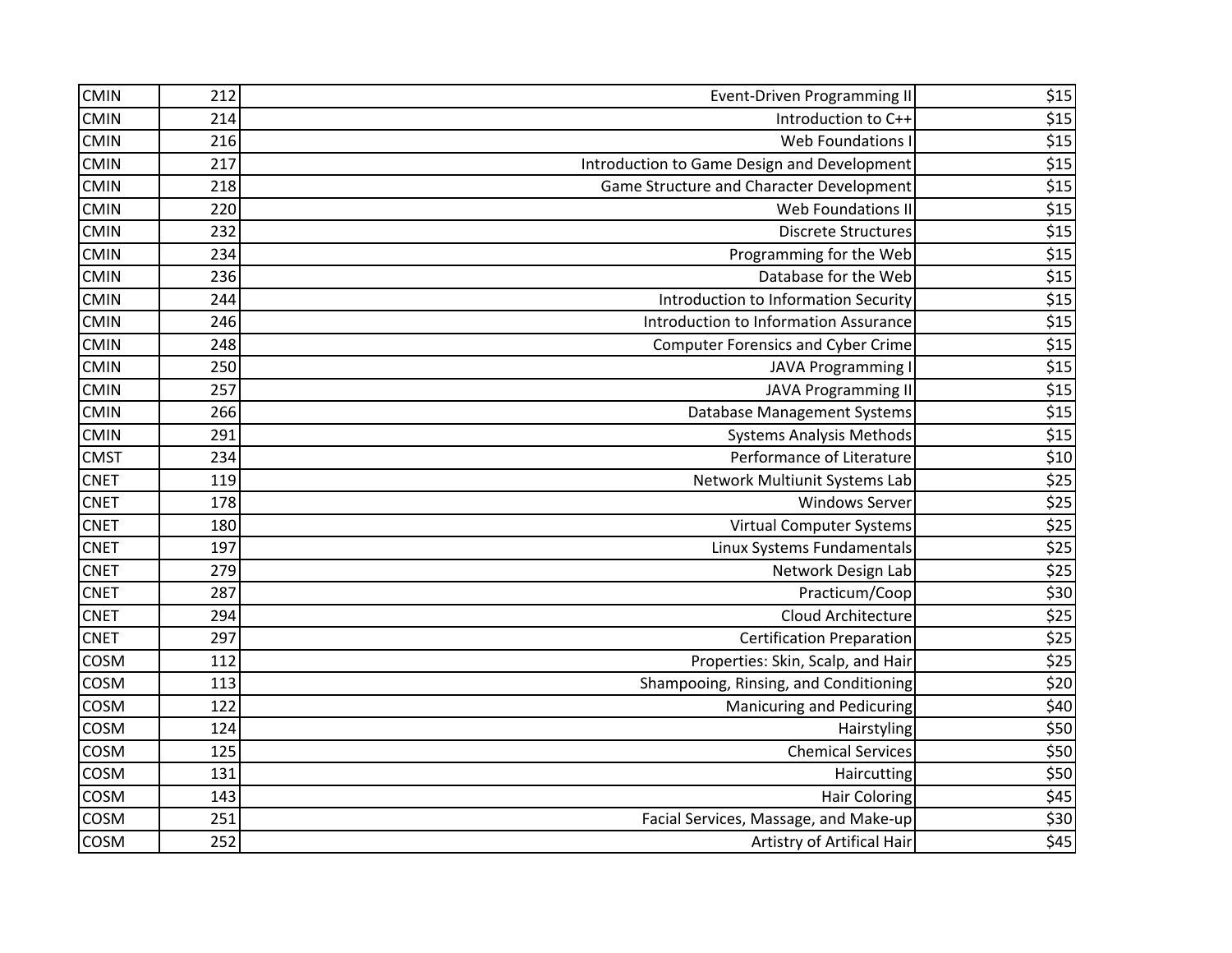| <b>COSM</b> | 254 | Salon Management                         | \$45 |
|-------------|-----|------------------------------------------|------|
| CRJU        | 298 | <b>Criminal Justice Practicum</b>        | \$30 |
| <b>CRPT</b> | 120 | <b>Building Materials and Estimating</b> | \$75 |
| <b>CRPT</b> | 124 | Design, Blueprint Reading, and Codes     | \$15 |
| <b>CRPT</b> | 211 | Site Layout                              | \$15 |
| <b>CRPT</b> | 212 | <b>Foundations and Floor Framing</b>     | \$75 |
| <b>CRPT</b> | 213 | <b>Wall and Ceiling Framing</b>          | \$75 |
| <b>CRPT</b> | 215 | Roofing Construction                     | \$75 |
| <b>CRPT</b> | 223 | <b>Exterior Finishes</b>                 | \$50 |
| <b>CRPT</b> | 231 | <b>Interior Finishes</b>                 | \$75 |
| <b>CRPT</b> | 235 | Form Carpentry                           | \$25 |
| <b>CRPT</b> | 238 | Project Management                       | \$15 |
| <b>CULA</b> | 102 | <b>Basic Culinary Skills</b>             | \$50 |
| <b>CULA</b> | 121 | American Regional Cuisine                | \$50 |
| <b>CULA</b> | 207 | <b>Fundamentals of Baking</b>            | \$50 |
| <b>CULA</b> | 208 | Soups, Stocks, and Sauces                | \$50 |
| <b>CULA</b> | 210 | <b>Introduction to Garde Manger</b>      | \$50 |
| <b>CULA</b> | 211 | <b>Dessert Fundamentals</b>              | \$50 |
| <b>CULA</b> | 217 | <b>Culinary Cafe</b>                     | \$50 |
| <b>CULA</b> | 218 | <b>Culinary Capstone</b>                 | \$50 |
| <b>CULA</b> | 220 | <b>Culinary Competition</b>              | \$75 |
| <b>CULA</b> | 226 | <b>International Cuisine</b>             | \$50 |
| <b>CULA</b> | 230 | <b>On-Premises Catering</b>              | \$50 |
| <b>CULA</b> | 231 | <b>Off-Premises Catering</b>             | \$50 |
| <b>CULA</b> | 232 | <b>Current Issues in Catering</b>        | \$10 |
| <b>DMSU</b> | 241 | <b>Ultrasound Learning Lab I</b>         | \$30 |
| <b>DMSU</b> | 242 | <b>Ultrasound Learning Lab II</b>        | \$30 |
| <b>DMSU</b> | 251 | <b>Ultrasound Practicum I</b>            | \$60 |
| <b>DMSU</b> | 252 | <b>Ultrasound Practicum II</b>           | \$60 |
| <b>DMSU</b> | 253 | <b>Ultrasound Practicum III</b>          | \$60 |
| <b>DMSU</b> | 254 | <b>Ultrasound Practicum IV</b>           | \$60 |
| <b>ECON</b> | 201 | Macroeconomics                           | \$15 |
| <b>ECON</b> | 202 | Microeconomics                           | \$15 |
| <b>ELEC</b> | 112 | <b>Basic Electricity</b>                 | 530  |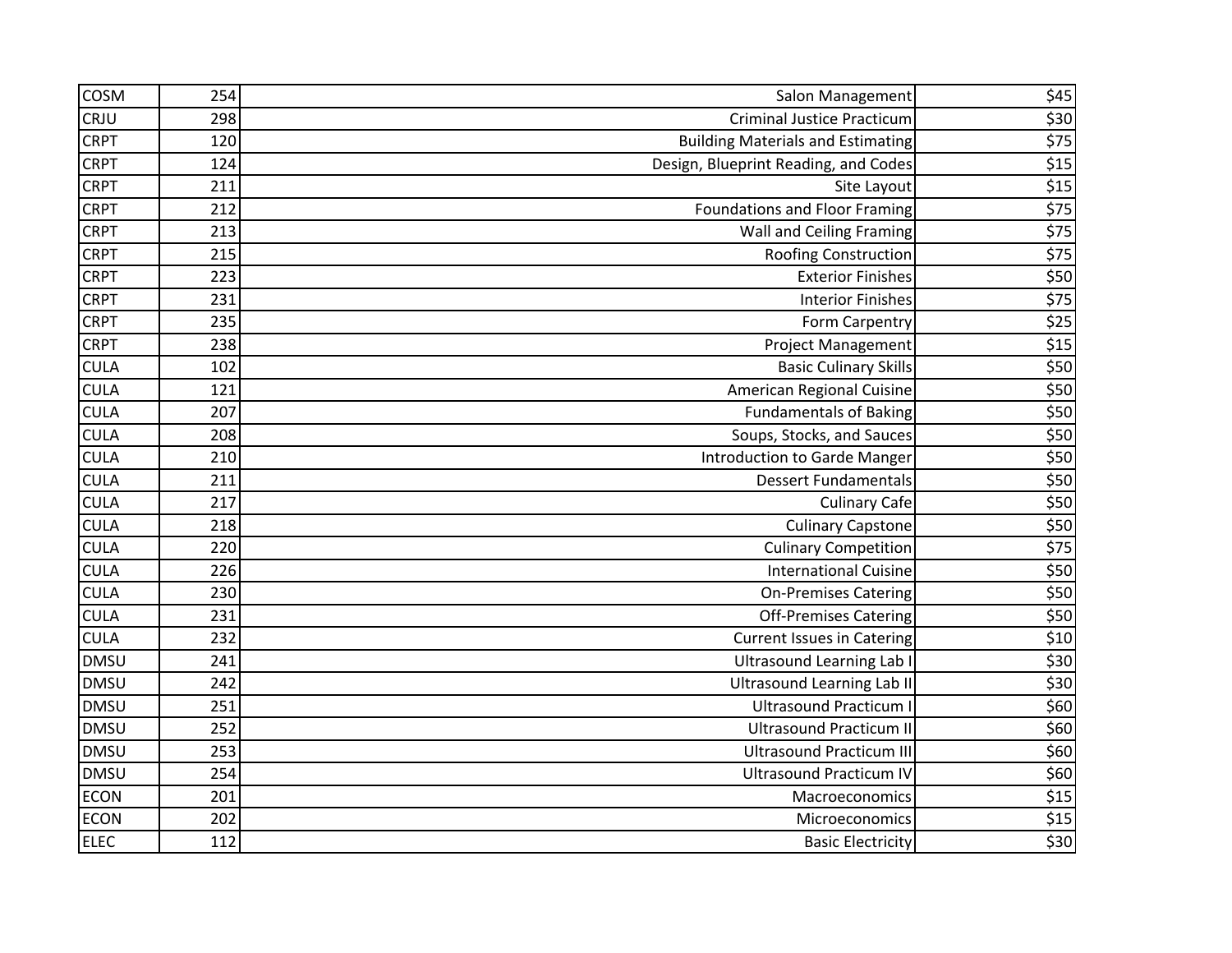| <b>ELEC</b> | 120 | <b>Electrical Raceways</b>                            | \$75             |
|-------------|-----|-------------------------------------------------------|------------------|
| <b>ELEC</b> | 131 | Residential Wiring and Installation                   | \$75             |
| <b>ELEC</b> | 133 | Motors, Transformers, and Generators                  | \$50             |
| <b>ELEC</b> | 141 | <b>Commercial Wiring</b>                              | \$75             |
| <b>ELEC</b> | 144 | <b>Motor Controls</b>                                 | \$75             |
| <b>ELEC</b> | 202 | <b>Industrial Wiring</b>                              | \$50             |
| <b>ELEC</b> | 208 | <b>Digital Logic Functions</b>                        | \$50             |
| <b>ELEC</b> | 252 | Solid State Theory                                    | \$50             |
| <b>ELET</b> | 101 | <b>Electrical Circuits I</b>                          | \$25             |
| <b>ELET</b> | 102 | <b>Electrical Circuits II</b>                         | \$25             |
| <b>ELET</b> | 103 | <b>Circuit Analysis</b>                               | \$25             |
| <b>ELET</b> | 155 | <b>Electronics I</b>                                  | \$25             |
| <b>ELET</b> | 160 | Programming for Engineering Technology                | \$25             |
| <b>ELET</b> | 170 | <b>Computer-Aided Circuit Analysis</b>                | \$25             |
| <b>ELET</b> | 260 | Instrumentation and Control Systems                   | \$25             |
| <b>ELET</b> | 268 | Servomechanisms                                       | \$25             |
| <b>ELET</b> | 271 | <b>Digital Circuits</b>                               | $$25$            |
| <b>ELET</b> | 273 | Analog OP-AMPS and Microprocessors                    | \$25             |
| <b>ELET</b> | 274 | <b>Electrical Machinery and Controls</b>              | \$25             |
| <b>ELET</b> | 283 | <b>Electronics Communications</b>                     | \$25             |
| <b>ELET</b> | 285 | <b>Industrial Electronics</b>                         | \$25             |
| <b>ELET</b> | 287 | Programmable Logic Controllers (PLCs)                 | \$25             |
| <b>ELET</b> | 289 | <b>Advanced Electronics</b>                           | \$25             |
| <b>ELET</b> | 291 | Microprocessors and Advanced Digital Systems Capstone | \$25             |
| <b>ELET</b> | 299 | Seminar                                               | \$25             |
| <b>ELLT</b> | 100 | <b>Electricial Distribution</b>                       | \$25             |
| <b>ELLT</b> | 103 | Pole Climbing and Rigging                             | $\overline{$25}$ |
| <b>ELLT</b> | 104 | Transformers                                          | \$25             |
| <b>ELLT</b> | 201 | <b>Underground Construction</b>                       | \$25             |
| <b>ELLT</b> | 202 | Meter Installation and Service                        | \$35             |
| <b>ELLT</b> | 203 | <b>Three Phase Transformers</b>                       | \$35             |
| <b>ELST</b> | 104 | <b>Electrical Principles Laboratory</b>               | \$25             |
| <b>ELST</b> | 106 | <b>Shop Practices Laboratory</b>                      | \$25             |
| <b>ELST</b> | 154 | <b>Basic Electronics Laboratory</b>                   | \$25             |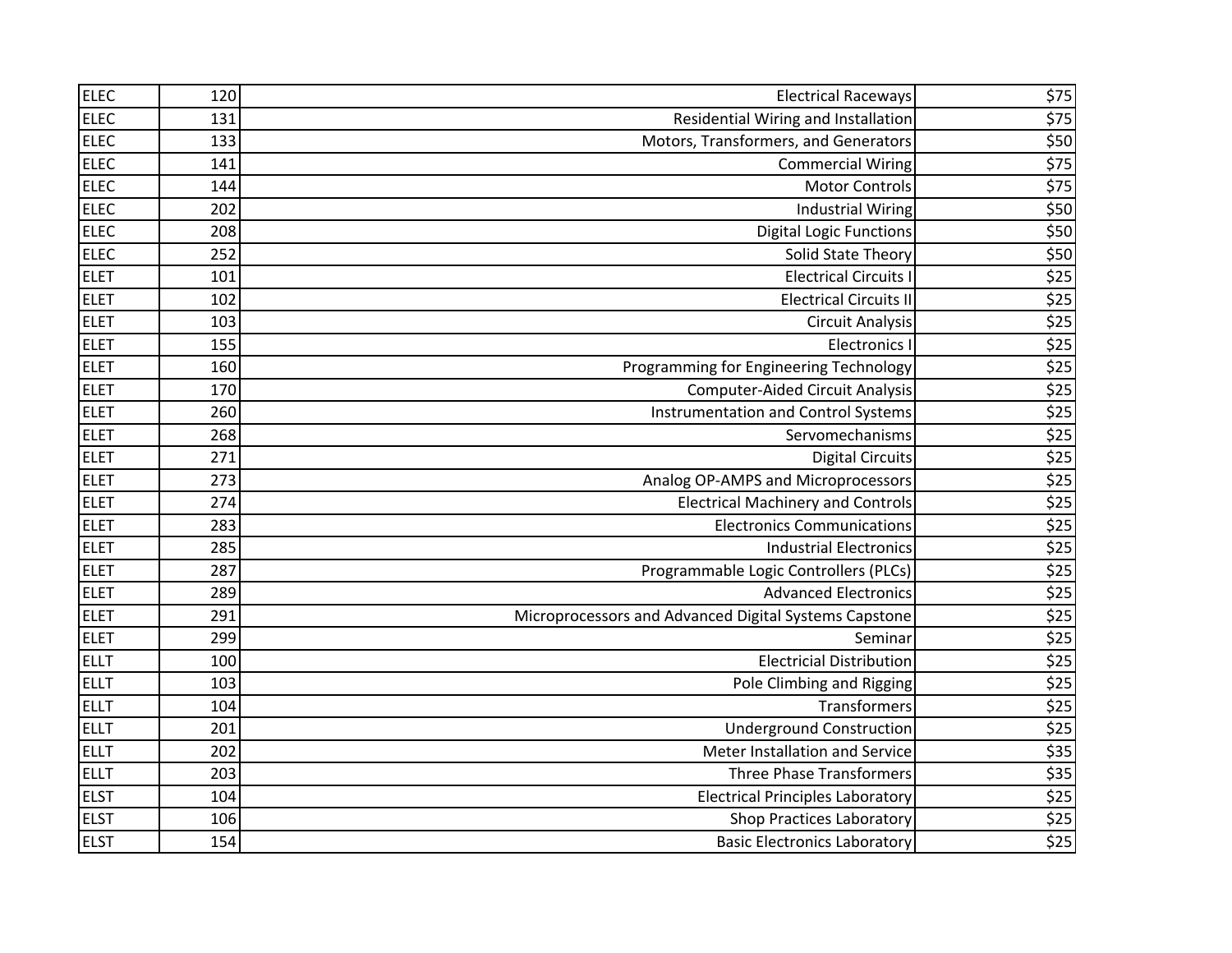| <b>ELST</b> | 166 | Radio Laboratory                                                         | \$25 |
|-------------|-----|--------------------------------------------------------------------------|------|
| <b>ELST</b> | 204 | <b>Complex Chrominance Circuits Laboratory</b>                           | \$25 |
| <b>ELST</b> | 207 | <b>General Video Circuits Laboratory</b>                                 | \$25 |
| <b>ELST</b> | 214 | <b>Medical Electronics Lab</b>                                           | \$25 |
| <b>ELST</b> | 216 | <b>Biomedical Instrumentation Systems Lab</b>                            | \$25 |
| <b>ELST</b> | 240 | <b>Computers for Electronics</b>                                         | \$25 |
| <b>ELST</b> | 251 | <b>Biomedical Equipment Practicum</b>                                    | \$30 |
| <b>ELST</b> | 262 | I.T. Hardware Support                                                    | \$25 |
| <b>ELST</b> | 267 | I.T. Software Support                                                    | \$25 |
| <b>ELST</b> | 287 | Practicum/CO-OP                                                          | \$30 |
| <b>EMTE</b> | 101 | <b>Emergency Medical Responder</b>                                       | \$10 |
| <b>EMTE</b> | 112 | <b>Emergency Medical Technician</b>                                      | \$75 |
| <b>EMTE</b> | 150 | <b>Emergency Telecommunicator</b>                                        | \$30 |
| <b>EMTE</b> | 200 | <b>EMT-Intermediate</b>                                                  | \$20 |
| <b>EMTE</b> | 201 | <b>EMT-Intermediate Laboratory</b>                                       | \$45 |
| <b>EMTE</b> | 210 | <b>EMT-Intermediate Clinical Practicum</b>                               | \$80 |
| <b>EMTE</b> | 226 | Introduction to Preparatory EMS and Patient Assessment Laboratory        | \$60 |
| <b>EMTE</b> | 236 | Acute Medical and Trauma Emergencies Laboratory                          | \$15 |
| <b>EMTE</b> | 237 | Acute Medical and Trauma Emergencies Clinical Practicum                  | \$60 |
| <b>EMTE</b> | 246 | Advanced Airway Management and Emergency Cardiac Care Laboratory         | \$15 |
| <b>EMTE</b> | 247 | Advanced Airway Management and Emergency Cardiac Care Clinical Practicum | \$60 |
| <b>EMTE</b> | 256 | <b>Obstetrical and Pediatric Emergencies Laboratory</b>                  | \$30 |
| <b>EMTE</b> | 257 | <b>Obstetrical and Pediatric Emergencies</b>                             | \$30 |
| <b>EMTE</b> | 266 | Assessment-Based Management and Special Situations Laboratory            | \$15 |
| <b>EMTE</b> | 267 | Assessment-Based Management and Special Situations Clinical Practicum    | \$60 |
| <b>ENGL</b> | 098 | <b>Developmental Composition I</b>                                       | \$30 |
| <b>ENGL</b> | 099 | <b>Developmental Composition II</b>                                      | \$30 |
| <b>ENGL</b> | 100 | <b>Applied Writing</b>                                                   | \$30 |
| <b>ENGL</b> | 101 | <b>English Composition I</b>                                             | \$30 |
| <b>ENGL</b> | 102 | <b>English Composition II</b>                                            | \$30 |
| <b>ENGL</b> | 110 | Intensive English Composition I                                          | \$30 |
| <b>ENGL</b> | 112 | Foundations of Professional Writing                                      | \$30 |
| <b>ENGL</b> | 205 | Introduction to Fiction                                                  | \$30 |
| <b>ENGL</b> | 206 | Introduction to Poetry and Drama                                         | \$30 |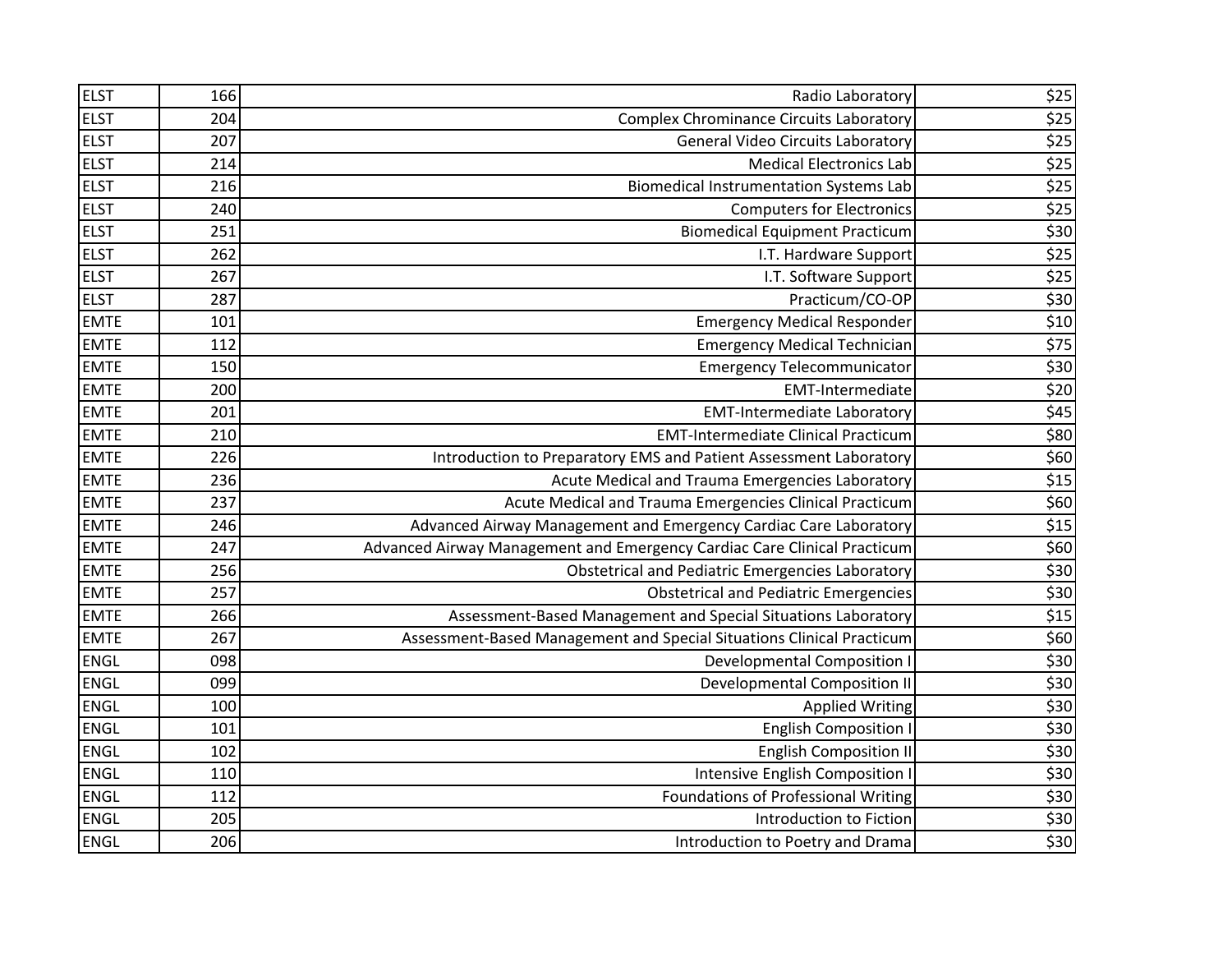| ENGL        | 211     | American Literature I               | \$30             |
|-------------|---------|-------------------------------------|------------------|
| <b>ENGL</b> | 212     | American Literature II              | \$30             |
| ENGL        | 221     | <b>British Literature I</b>         | \$30             |
| <b>ENGL</b> | 222     | <b>British Literature II</b>        | \$30             |
| <b>ENGL</b> | 231     | World Literature I                  | \$15             |
| ENGL        | 232     | World Literature II                 | \$15             |
| <b>ENGL</b> | 240-241 | <b>Current Topics in Literature</b> | \$30             |
| <b>ENGL</b> | 243     | <b>Ethnic Literature</b>            | \$30             |
| <b>ENGL</b> | 244     | African-American Literature         | \$30             |
| <b>ENGL</b> | 251     | <b>Creative Writing</b>             | \$30             |
| <b>ENGL</b> | 253     | The Bible as Literature             | \$30             |
| <b>ESLN</b> | 001     | <b>Basic Grammar I</b>              | \$30             |
| <b>ESLN</b> | 002     | <b>Basic Grammar II</b>             | \$30             |
| <b>ESLN</b> | 003     | <b>Basic Reading I</b>              | \$30             |
| <b>ESLN</b> | 004     | <b>Basic Reading II</b>             | \$30             |
| <b>ESLN</b> | 005     | <b>Basic Conversation I</b>         | \$20             |
| <b>ESLN</b> | 006     | <b>Basic Conversation II</b>        | \$20             |
| <b>ESLN</b> | 007     | <b>Basic Composition I</b>          | \$30             |
| <b>ESLN</b> | 008     | <b>Basic Composition II</b>         | \$30             |
| <b>ESLN</b> | 011     | Intermediate Grammar I              | \$30             |
| <b>ESLN</b> | 012     | Intermediate Grammar II             | \$30             |
| <b>ESLN</b> | 013     | Intermediate Reading                | \$30             |
| <b>ESLN</b> | 014     | <b>Intermediate Reading II</b>      | \$30             |
| <b>ESLN</b> | 015     | Intermediate Conversation I         | \$20             |
| <b>ESLN</b> | 016     | <b>Intermediate Conversation II</b> | \$20             |
| <b>ESLN</b> | 017     | Intermediate Composition I          | \$30             |
| <b>ESLN</b> | 018     | <b>Intermediate Composition II</b>  | \$30             |
| <b>ESLN</b> | 021     | <b>Advanced Grammar I</b>           | \$20             |
| <b>ESLN</b> | 022     | <b>Advanced Grammar II</b>          | \$20             |
| <b>ESLN</b> | 025     | <b>Advanced Conversation I</b>      | \$20             |
| <b>ESLN</b> | 026     | <b>Advanced Conversation II</b>     | \$20             |
| <b>ESLN</b> | 075     | <b>TOEFL Preparation</b>            | \$40             |
| <b>ESLN</b> | 076     | <b>ESL Phonetics</b>                | \$10             |
| <b>ESLR</b> | 023     | <b>ESL Advanced Reading I</b>       | $\overline{$}20$ |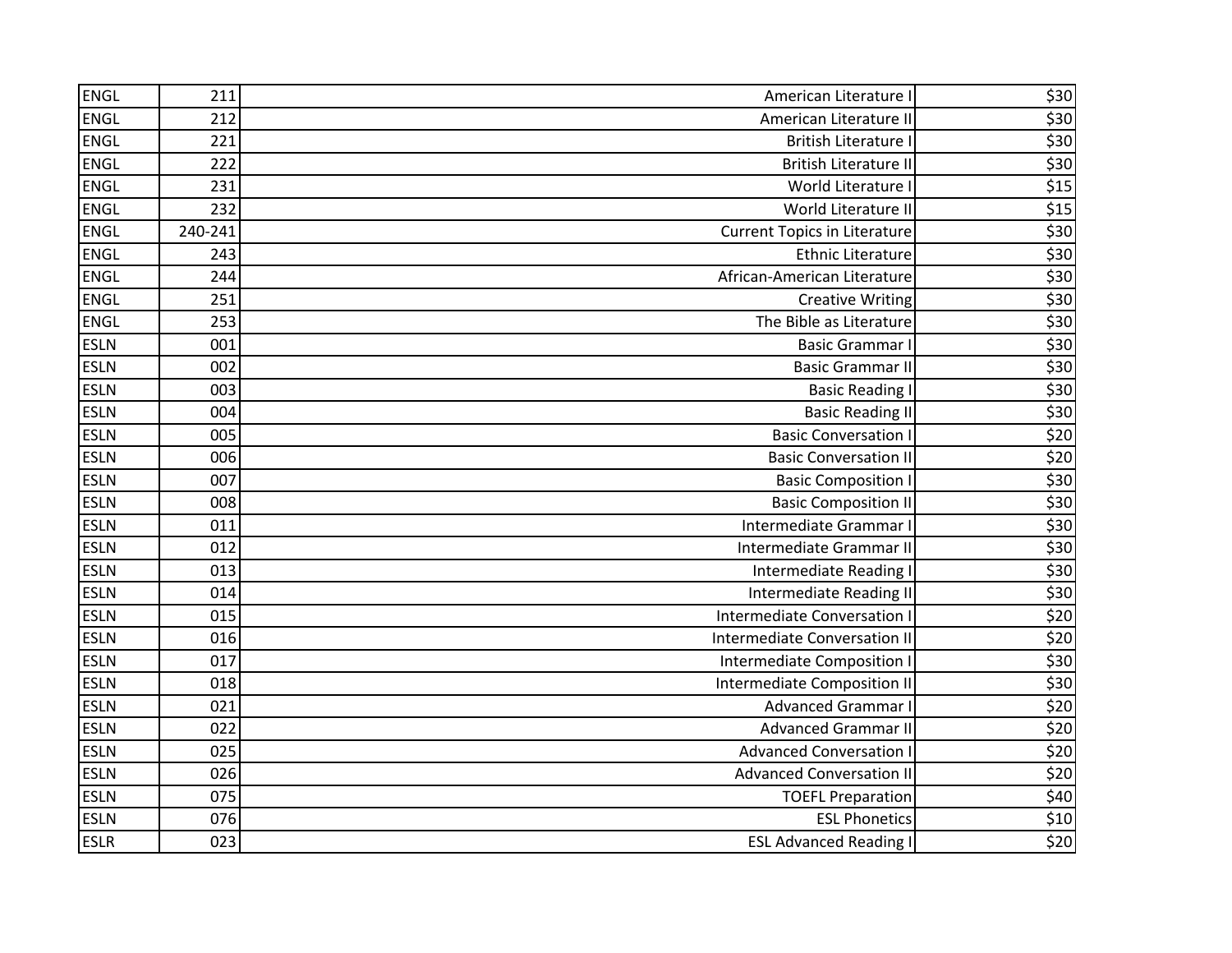| <b>ESLR</b> | 024 | <b>ESL Advanced Reading II</b>              | \$20             |
|-------------|-----|---------------------------------------------|------------------|
| <b>ESLR</b> | 027 | <b>ESL Advanced Composition I</b>           | $$20$            |
| <b>ESLR</b> | 028 | <b>ESL Advanced Composition II</b>          | \$20             |
| <b>FNAR</b> | 103 | <b>Beginning Drawing</b>                    | \$45             |
| <b>FNAR</b> | 104 | Drawing II                                  | \$45             |
| <b>FNAR</b> | 113 | Painting I                                  | \$45             |
| <b>FNAR</b> | 114 | <b>Painting II</b>                          | \$45             |
| <b>FNAR</b> | 151 | Jewelry I                                   | \$45             |
| <b>FNAR</b> | 152 | Jewelry II                                  | \$45             |
| <b>FNAR</b> | 153 | Jewelry III                                 | \$45             |
| <b>FNAR</b> | 154 | Jewelry IV                                  | \$45             |
| <b>FNAR</b> | 155 | Ceramics I                                  | \$65             |
| <b>FNAR</b> | 156 | <b>Ceramics II</b>                          | \$65             |
| <b>FNAR</b> | 158 | Three-Dimensional Design                    | \$45             |
| <b>FNAR</b> | 202 | <b>Advanced Drawing</b>                     | \$45             |
| <b>FNAR</b> | 207 | <b>Pastel Painting</b>                      | \$45             |
| <b>FNAR</b> | 209 | Painting III                                | \$45             |
| FNAR        | 211 | <b>Advanced Painting</b>                    | \$45             |
| <b>FNAR</b> | 212 | <b>Figure Drawing</b>                       | \$45             |
| <b>FNAR</b> | 213 | <b>Water Media Painting I</b>               | \$45             |
| <b>FNAR</b> | 225 | <b>Advanced Ceramics</b>                    | \$65             |
| <b>FNAR</b> | 241 | <b>Advanced Stone Setting</b>               | \$65             |
| <b>FNAR</b> | 251 | <b>Special Problems</b>                     | \$65             |
| <b>FPTC</b> | 101 | Organization for Fire Protection            | \$25             |
| FREN        | 101 | <b>Elementary French I</b>                  | \$30             |
| <b>FREN</b> | 102 | <b>Elementary French II</b>                 | \$30             |
| <b>FREN</b> | 125 | French Culture Around the World             | \$30             |
| FREN        | 201 | Intermediate French I                       | \$30             |
| FREN        | 202 | Intermediate French II                      | \$30             |
| FREN        | 225 | Perspectives on Contemporary French Culture | \$30             |
| <b>FSED</b> | 145 | <b>Embalming Laboratory I</b>               | \$30             |
| <b>FSED</b> | 146 | <b>Embalming Laboratory II</b>              | \$30             |
| <b>FSED</b> | 169 | <b>Funeral Directing Practicum</b>          | \$25             |
| <b>FSED</b> | 243 | <b>Restorative Art</b>                      | $\overline{$15}$ |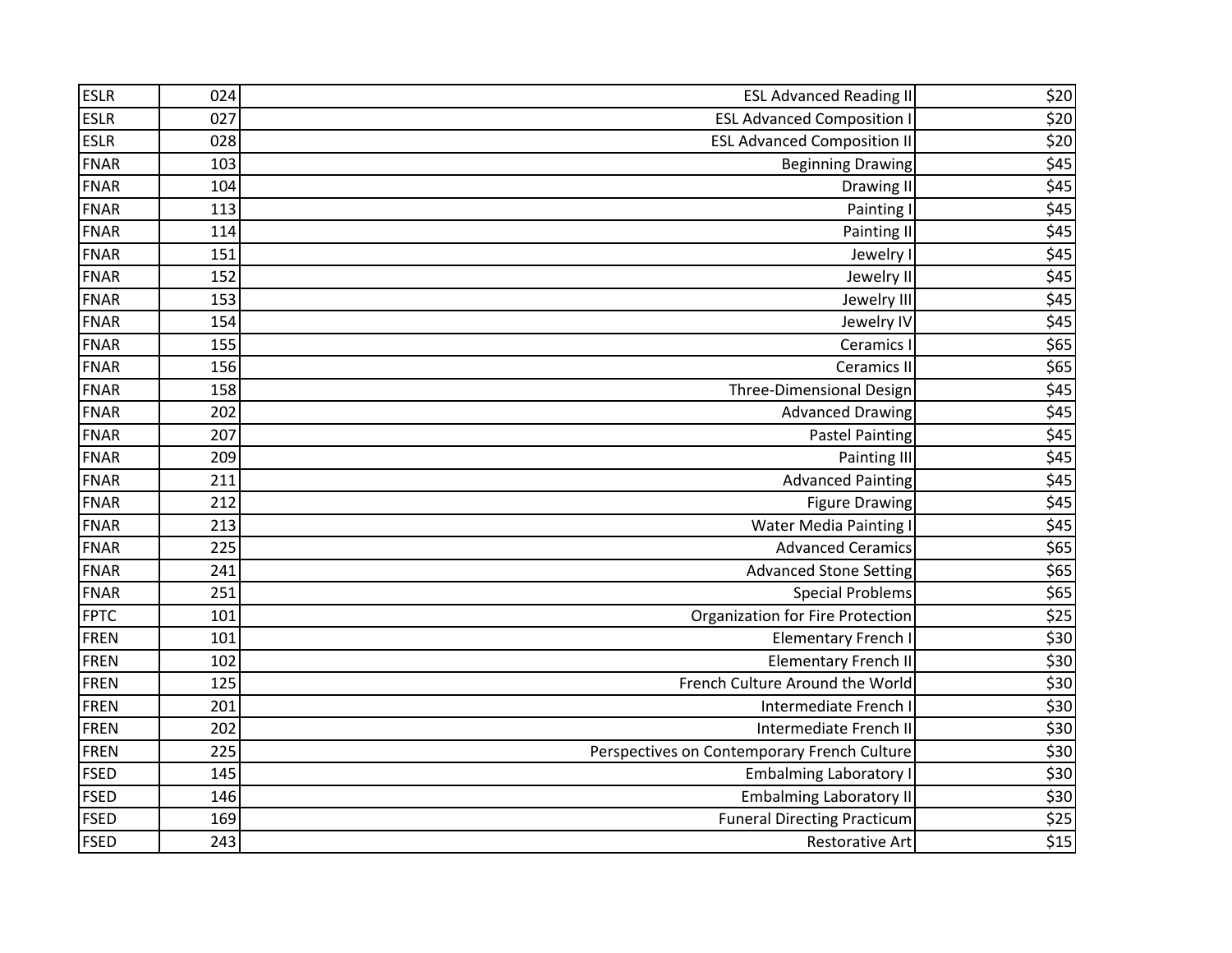| <b>FSED</b> | 247 | <b>Restorative Art Laboratory</b>                 | \$20                      |
|-------------|-----|---------------------------------------------------|---------------------------|
| <b>FSED</b> | 270 | <b>Funeral Services Seminar</b>                   | \$15                      |
| <b>GEOL</b> | 101 | <b>Physical Geology</b>                           | \$15                      |
| <b>GEOL</b> | 102 | <b>Historical Geology</b>                         | \$15                      |
| <b>GEOL</b> | 103 | Physical Geology Lab                              | \$50                      |
| <b>GEOL</b> | 104 | <b>Historical Geology Lab</b>                     | \$50                      |
| <b>GEOL</b> | 131 | <b>Natural Disasters</b>                          | \$15                      |
| <b>GEOL</b> | 201 | Mineralogy                                        | \$15                      |
| <b>GEOL</b> | 211 | Sedimentology & Stratigraphy                      | $\overline{$15}$          |
| <b>HACR</b> | 115 | <b>Building Code and Licensing</b>                | \$5                       |
| <b>HACR</b> | 116 | <b>Tubing Fabrication and Fitting</b>             | \$30                      |
| <b>HACR</b> | 117 | Principles of Refrigeration                       | \$30                      |
| <b>HACR</b> | 121 | <b>Electrical Fundamentals</b>                    | $rac{\$5}{\$5}$           |
| <b>HACR</b> | 153 | <b>Residential System Design</b>                  |                           |
| <b>HACR</b> | 157 | <b>Building Science for HVAC</b>                  | \$30                      |
| <b>HACR</b> | 158 | <b>Building Engineer Hydronics</b>                | $rac{$5}{$5}$             |
| <b>HACR</b> | 222 | <b>Electrical Components and Motors</b>           |                           |
| <b>HACR</b> | 251 | Theory of Residential Air Conditioning            | \$10                      |
| <b>HACR</b> | 252 | Residential Air Conditioning: Theory and Practice | \$30                      |
| <b>HACR</b> | 254 | <b>Residential Gas Heating</b>                    | $$10$                     |
| <b>HACR</b> | 256 | <b>Residential Heat Pumps</b>                     | \$30                      |
| <b>HACR</b> | 281 | Introduction to Commercial Air Conditioning       | $\overline{\overline{5}}$ |
| <b>HACR</b> | 291 | Introduction to Commercial Refrigeration          | $\frac{1}{530}$           |
| <b>HEIT</b> | 102 | Legal Aspects of Health Information               | \$10                      |
| <b>HEIT</b> | 103 | <b>Basic Coding I</b>                             | \$15                      |
| <b>HEIT</b> | 104 | Professional Practice Experience I                | \$60                      |
| <b>HEIT</b> | 122 | <b>Medical Coding Lab</b>                         | \$20                      |
| <b>HEIT</b> | 128 | <b>Medical Transcription I</b>                    | \$10                      |
| <b>HEIT</b> | 129 | <b>Medical Transcription II</b>                   | \$10                      |
| <b>HEIT</b> | 130 | <b>Medical Transcription III</b>                  | \$60                      |
| <b>HEIT</b> | 141 | <b>Professional Practice Medical Coding I</b>     | \$60                      |
| <b>HEIT</b> | 152 | <b>Directed Practice II</b>                       | \$60                      |
| <b>HEIT</b> | 212 | <b>Advanced Coding</b>                            | $$15$                     |
| <b>HEIT</b> | 251 | Professional Practice Experience II               | \$60                      |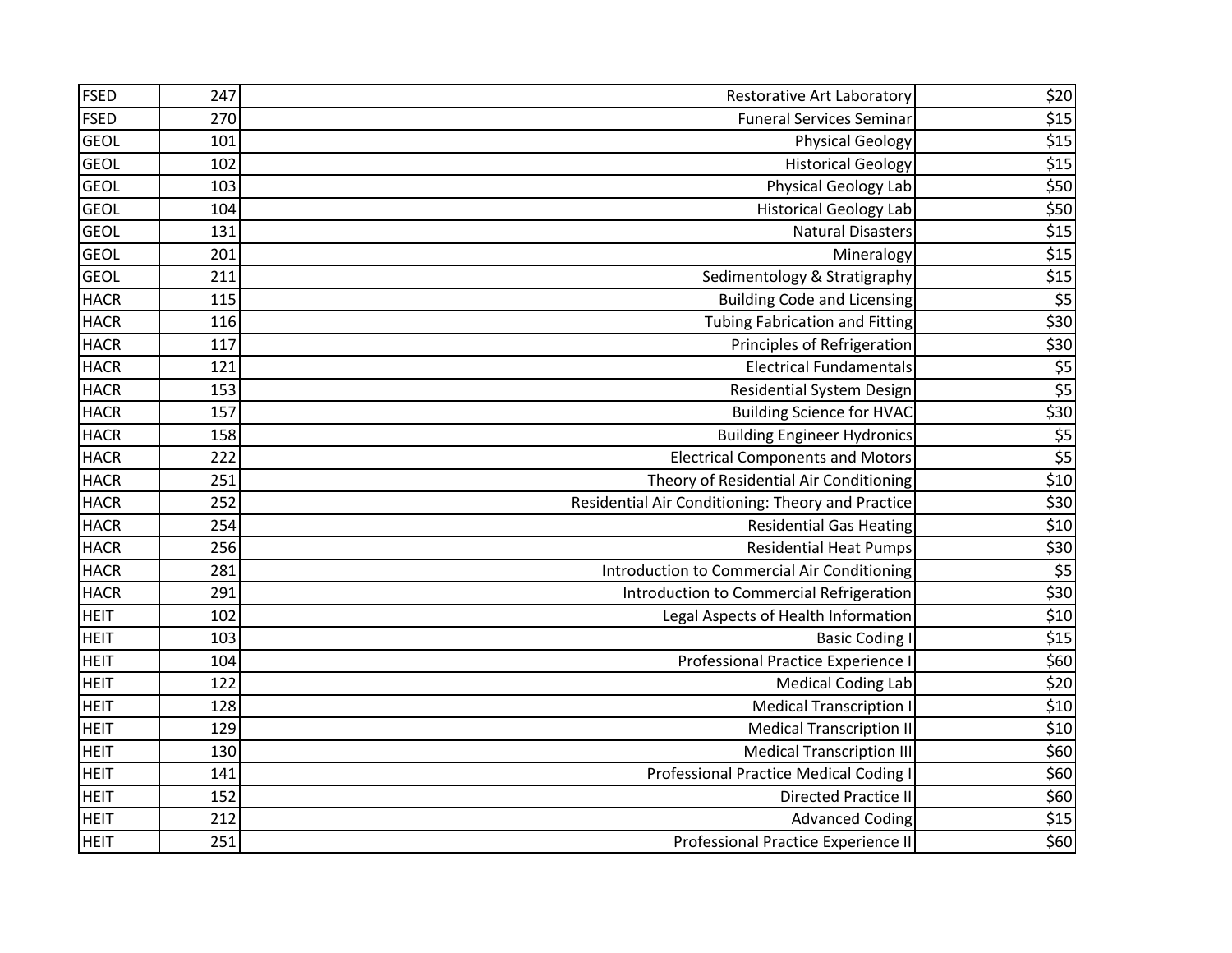| <b>HEIT</b> | 253 | Health Information Technology Leadership | \$15  |
|-------------|-----|------------------------------------------|-------|
| <b>HESC</b> | 114 | Introduction to Pharmacology             | \$15  |
| <b>HESC</b> | 116 | Dosage Calculations for Allied Health    | \$15  |
| <b>HESC</b> | 131 | <b>Dialysis Procedures</b>               | \$10  |
| <b>HESC</b> | 132 | <b>Dialysis Clinical Practicum</b>       | \$20  |
| <b>HESC</b> | 161 | Introduction to Electrocardiography      | \$15  |
| <b>HESC</b> | 162 | Electrocardiography II                   | $$15$ |
| <b>HOST</b> | 104 | Hotel Systems and Operations Management  | \$20  |
| <b>HOST</b> | 202 | <b>Hospitality Facilities</b>            | \$10  |
| <b>HOST</b> | 210 | <b>Hospitality Practicum</b>             | \$30  |
| <b>HOST</b> | 225 | <b>Hospitality Seminar</b>               | \$20  |
| <b>HOST</b> | 283 | Overview of New Orleans                  | \$20  |
| <b>INCO</b> | 131 | Process Instrumentation                  | \$30  |
| <b>INCO</b> | 132 | <b>Process Instrumentation II</b>        | \$30  |
| <b>INCO</b> | 141 | Process Technology Equipment             | \$30  |
| <b>INCO</b> | 242 | <b>Process Technology Systems</b>        | \$30  |
| <b>INCO</b> | 243 | Process Technology: Unit Operations      | \$30  |
| <b>INCO</b> | 244 | <b>Process Troubleshooting</b>           | \$30  |
| <b>INCO</b> | 297 | <b>Process Technology Practicum</b>      | \$30  |
| <b>MANF</b> | 211 | Industrial Maintenance Mechanic I        | \$75  |
| <b>MANF</b> | 212 | Industrial Maintenance Mechanic II       | \$75  |
| <b>MANF</b> | 215 | <b>Applied Pneumatics Technology</b>     | \$75  |
| <b>MANF</b> | 216 | <b>Applied Hydraulic Technology</b>      | \$75  |
| <b>MANF</b> | 217 | <b>Mechanical Drives and Alignment</b>   | \$75  |
| <b>MANF</b> | 218 | <b>Fluid Piping Systems</b>              | \$100 |
| <b>MANF</b> | 219 | <b>Applied Pump Systems</b>              | \$100 |
| <b>MANF</b> | 220 | <b>Process Control Systems</b>           | \$100 |
| <b>MARK</b> | 215 | <b>Visual Merchandising</b>              | \$10  |
| <b>MATH</b> | 092 | <b>Basic Mathematics</b>                 | \$15  |
| <b>MATH</b> | 097 | Intensive Intermediate Algebra           | \$45  |
| <b>MATH</b> | 098 | <b>Algebra Foundations I</b>             | \$15  |
| <b>MATH</b> | 099 | <b>Algebra Foundations II</b>            | \$15  |
| <b>MATH</b> | 113 | Algebra for Technology                   | \$30  |
| <b>MATH</b> | 114 | Geometry and Trigonometry for Technology | \$30  |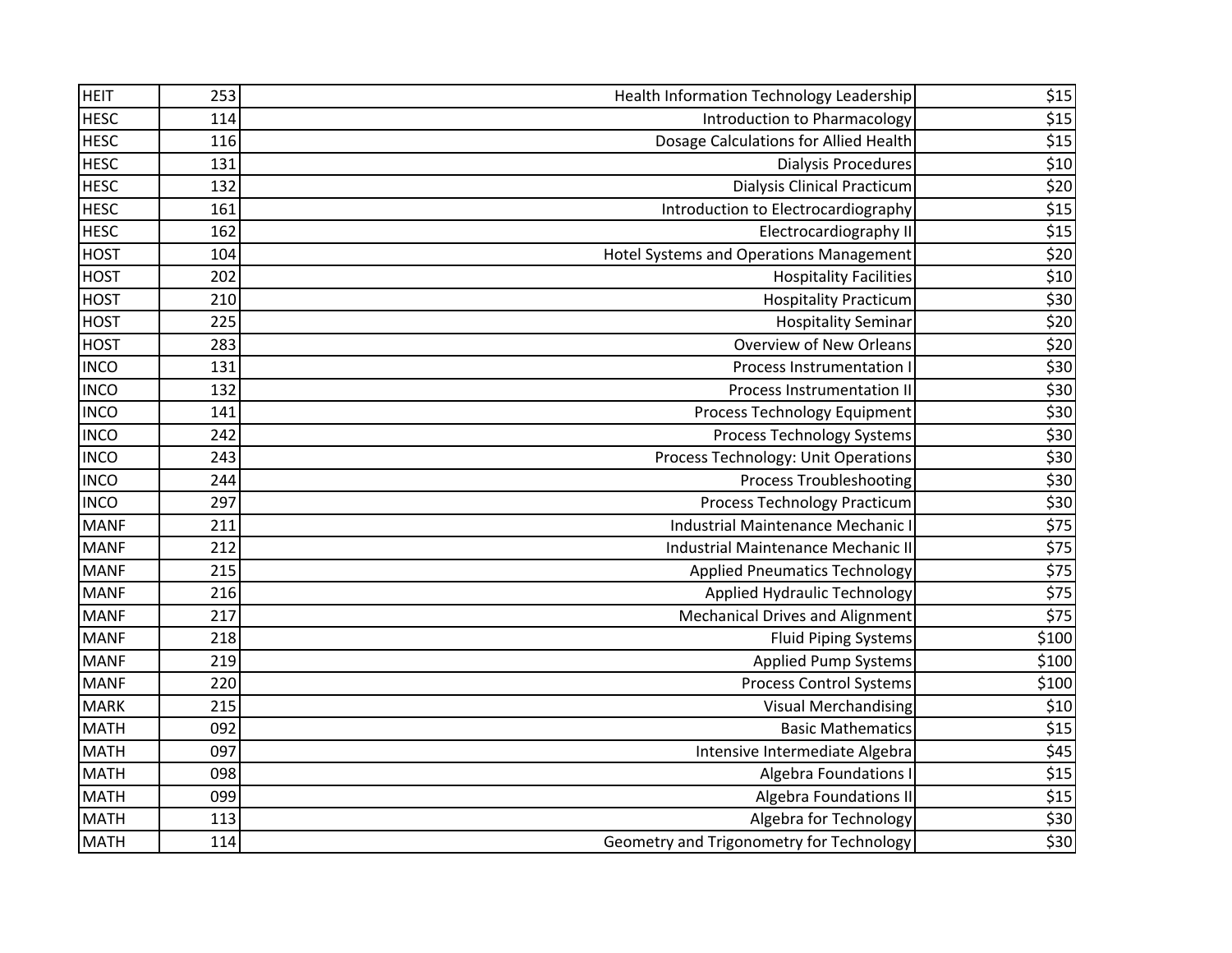| <b>MATH</b> | 120 | <b>Contemporary Math</b>                | \$30  |
|-------------|-----|-----------------------------------------|-------|
| <b>MATH</b> | 123 | <b>Math for Elementary Teachers</b>     | \$15  |
| <b>MATH</b> | 124 | <b>Geometry for Elementary Teachers</b> | $$15$ |
| <b>MATH</b> | 128 | <b>Applied Algebra</b>                  | \$30  |
| <b>MATH</b> | 130 | College Algebra                         | \$30  |
| <b>MATH</b> | 131 | Trigonometry                            | \$30  |
| <b>MATH</b> | 133 | Intensive College Algebra               | \$45  |
| <b>MATH</b> | 140 | Precalculus                             | \$45  |
| <b>MATH</b> | 151 | <b>Finite Math</b>                      | \$30  |
| <b>MATH</b> | 203 | <b>Introductory Statistics</b>          | \$30  |
| <b>MATH</b> | 220 | <b>Applied Calculus</b>                 | \$30  |
| <b>MATH</b> | 221 | Calculus I                              | \$45  |
| <b>MATH</b> | 222 | Calculus II                             | \$40  |
| <b>MATH</b> | 223 | Calculus III                            | \$45  |
| <b>MATH</b> | 265 | <b>Differential Equations</b>           | \$30  |
| <b>MATH</b> | 285 | Linear Algebra                          | \$30  |
| <b>MLTS</b> | 103 | Introduction to Medical Technology      | $$10$ |
| <b>MLTS</b> | 104 | Introduction to Phlebotomy              | \$20  |
| <b>MLTS</b> | 151 | <b>Phlebotomy Clinical Practicum</b>    | \$60  |
| <b>MLTS</b> | 207 | Hematology I                            | \$10  |
| <b>MLTS</b> | 208 | <b>Hematology II</b>                    | \$20  |
| <b>MLTS</b> | 220 | <b>Immunology and Serology</b>          | \$10  |
| <b>MLTS</b> | 230 | Practicum I                             | \$60  |
| <b>MLTS</b> | 242 | <b>Clinical Chemistry Laboratory</b>    | \$20  |
| <b>MLTS</b> | 245 | Urinalysis                              | \$10  |
| <b>MLTS</b> | 250 | Practicum II                            | \$60  |
| <b>MLTS</b> | 262 | <b>Clinical Microbiology Laboratory</b> | \$20  |
| <b>MLTS</b> | 264 | Parasitology                            | \$10  |
| <b>MLTS</b> | 270 | Clinical Immunohematology               | \$10  |
| <b>MLTS</b> | 280 | Practicum III                           | \$60  |
| <b>MLTS</b> | 282 | Practicum IV                            | \$60  |
| <b>MLTS</b> | 285 | <b>Advanced Practicum</b>               | \$60  |
| <b>MOVH</b> | 103 | <b>Tools and Equipment</b>              | \$20  |
| <b>MOVH</b> | 107 | <b>Automotive Quick Service</b>         | \$30  |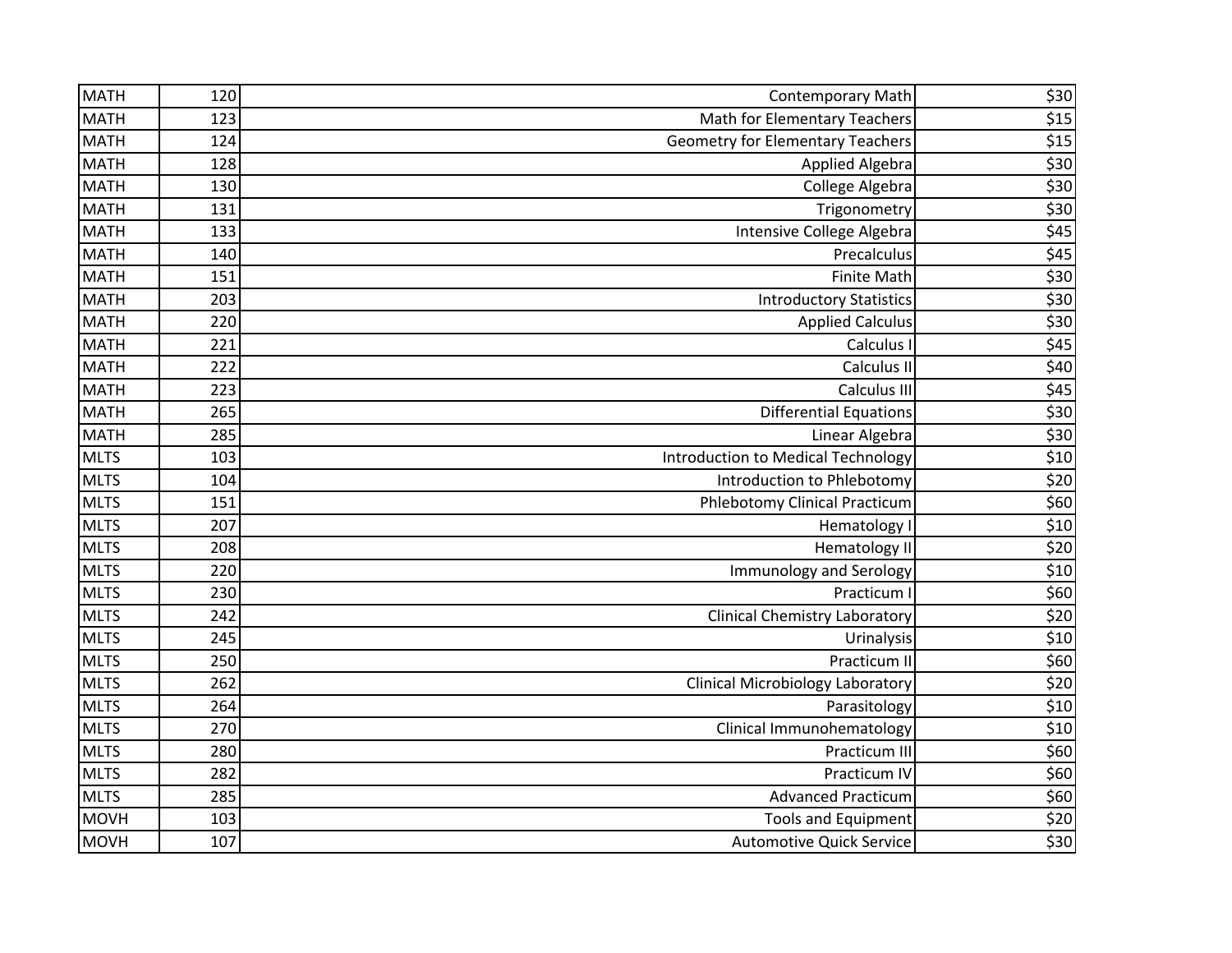| <b>MOVH</b> | 109 | Automotive Gas Metal Arc Welding                            | \$20  |
|-------------|-----|-------------------------------------------------------------|-------|
| <b>MOVH</b> | 155 | Automotive Machine Shop Lab                                 | \$20  |
| <b>MOVH</b> | 156 | <b>Brake Systems Laboratory</b>                             | \$20  |
| <b>MOVH</b> | 164 | Advanced Brake / Steering and Suspension Systems Laboratory | \$20  |
| <b>MOVH</b> | 175 | <b>Auto Painting Techniques</b>                             | \$30  |
| <b>MOVH</b> | 176 | <b>Automotive Painting II</b>                               | \$30  |
| <b>MOVH</b> | 208 | Engine Performance I: Components and Systems Laboratory     | \$20  |
| <b>MOVH</b> | 213 | Engine Diagnosis and Repair Laboratory                      | \$20  |
| <b>MOVH</b> | 219 | Steering and Suspension Systems Laboratory                  | \$20  |
| <b>MOVH</b> | 224 | <b>Collision Repair I</b>                                   | \$30  |
| <b>MOVH</b> | 226 | <b>Collision Repair II</b>                                  | \$30  |
| <b>MOVH</b> | 233 | Advanced Electrical and Electronics Laboratory              | \$20  |
| <b>MOVH</b> | 234 | Engine Performance II Laboratory                            | \$20  |
| <b>MOVH</b> | 242 | Manual Drivetrain and Axles Laboratory                      | \$20  |
| <b>MOVH</b> | 246 | <b>Automatic Transmissions Lab</b>                          | \$20  |
| <b>MOVH</b> | 262 | <b>Climate Control Laboratory</b>                           | \$30  |
| <b>MSTH</b> | 101 | Fundamentals in Massage Therapy                             | $$10$ |
| <b>MSTH</b> | 102 | Foundation for Swedish Techniques                           | \$10  |
| <b>MSTH</b> | 103 | Muscle/Skeletal Anatomy and Palpation Skills                | \$10  |
| <b>MSTH</b> | 111 | Sports Massage                                              | $$10$ |
| <b>MSTH</b> | 112 | Deep Tissue Therapy                                         | \$10  |
| <b>MSTH</b> | 113 | <b>Fundamentals of Traditional Chinese Medicine</b>         | \$10  |
| <b>MSTH</b> | 114 | Pathology for Massage Therapy                               | \$10  |
| <b>MSTH</b> | 115 | Business/Ethics/Law in Massage Therapy Practice             | \$20  |
| <b>MSTH</b> | 120 | <b>Topics for Special Populations</b>                       | $$10$ |
| <b>MSTH</b> | 151 | Massage Therapy Clinical I                                  | \$30  |
| <b>MSTH</b> | 152 | Massage Therapy Clinical II                                 | \$30  |
| <b>MSTH</b> | 153 | <b>Massage Therapy Clinical III</b>                         | \$30  |
| <b>MTTC</b> | 212 | <b>Introduction to Precision Machining</b>                  | \$15  |
| <b>MTTC</b> | 222 | <b>Forming and Shaping</b>                                  | \$20  |
| <b>MTTC</b> | 231 | <b>Basic Lathe</b>                                          | \$20  |
| <b>MTTC</b> | 233 | Advanced Lathe                                              | \$20  |
| <b>MTTC</b> | 241 | <b>Basic Mill</b>                                           | \$20  |
| <b>MTTC</b> | 243 | <b>Advanced Mill</b>                                        | \$20  |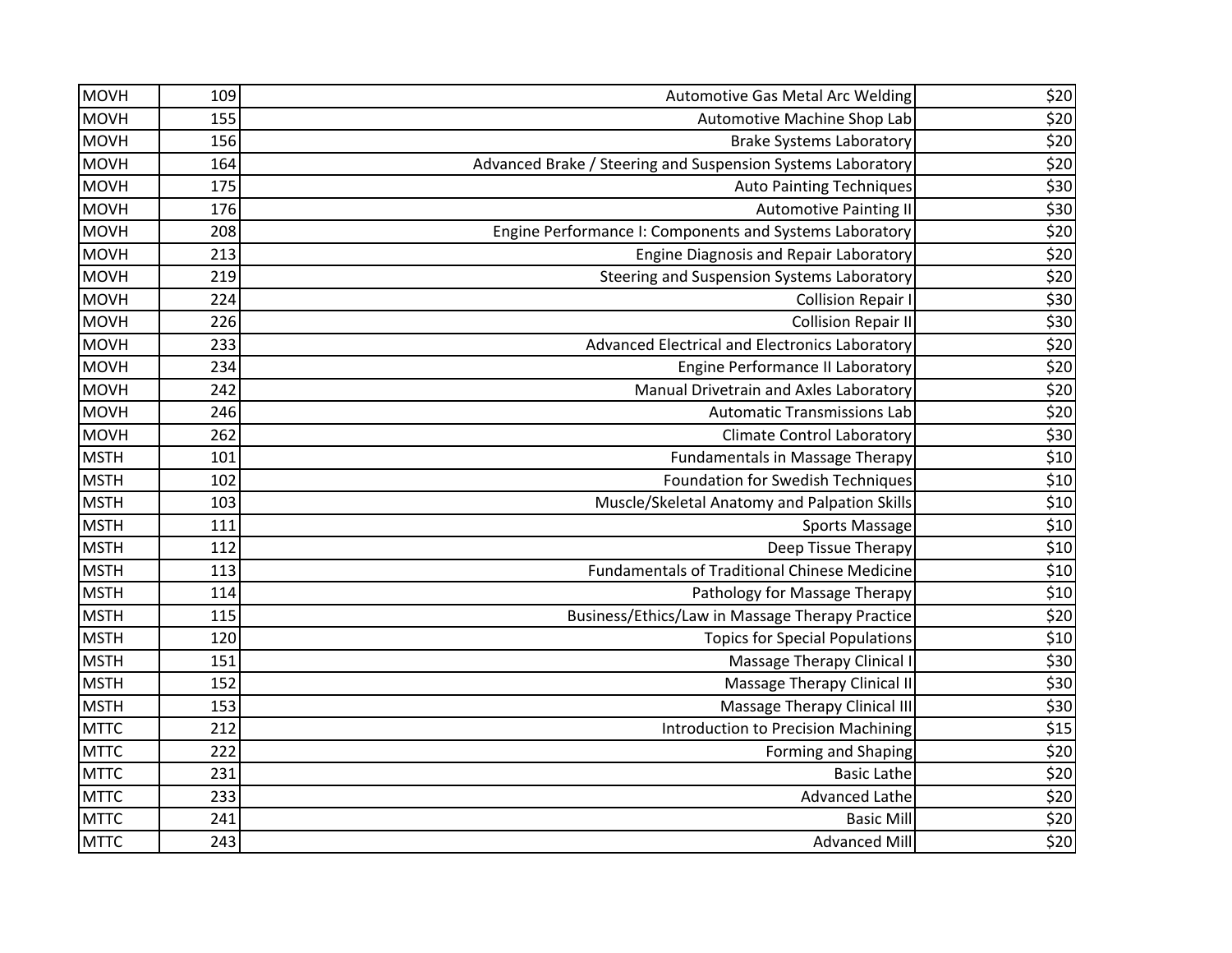| <b>MTTC</b> | 271 | <b>Computerized Numerical Control</b> | \$20  |
|-------------|-----|---------------------------------------|-------|
| <b>MTTC</b> | 272 | <b>Introduction to MasterCam</b>      | \$150 |
| <b>MUSB</b> | 105 | Seminar in Recording Techniques I     | \$10  |
| <b>MUSB</b> | 204 | <b>Basic Audio Troubleshooting</b>    | \$20  |
| <b>MUSB</b> | 205 | Seminar in Recording Techniques II    | \$20  |
| <b>MUSC</b> | 101 | <b>Recital Hour I</b>                 | \$20  |
| <b>MUSC</b> | 102 | <b>Recital Hour II</b>                | \$20  |
| <b>MUSC</b> | 103 | Fundamentals of Music Theory I        | \$25  |
| <b>MUSC</b> | 106 | Jazz Improvisation I                  | \$30  |
| <b>MUSC</b> | 107 | Jazz Improvisation II                 | \$30  |
| <b>MUSC</b> | 109 | Music Theory I                        | \$30  |
| <b>MUSC</b> | 110 | Music Theory II                       | \$30  |
| <b>MUSC</b> | 111 | Musicianship I                        | \$30  |
| <b>MUSC</b> | 112 | Musicianship II                       | \$30  |
| <b>MUSC</b> | 113 | Piano Class I                         | \$40  |
| <b>MUSC</b> | 114 | Piano Class II                        | \$40  |
| <b>MUSC</b> | 115 | <b>Beginning Voice I</b>              | \$40  |
| <b>MUSC</b> | 117 | <b>Beginning Guitar I</b>             | \$40  |
| <b>MUSC</b> | 141 | Chorus I                              | \$30  |
| <b>MUSC</b> | 142 | Chorus II                             | \$30  |
| <b>MUSC</b> | 143 | Concert Band I                        | \$30  |
| <b>MUSC</b> | 144 | Concert Band II                       | \$30  |
| <b>MUSC</b> | 145 | Jazz Ensemble I                       | \$30  |
| <b>MUSC</b> | 146 | Jazz Ensemble II                      | \$30  |
| <b>MUSC</b> | 149 | Gospel Choir I                        | \$30  |
| <b>MUSC</b> | 150 | Gospel Choir II                       | \$30  |
| <b>MUSC</b> | 151 | Chamber Choir I                       | \$30  |
| <b>MUSC</b> | 152 | Chamber Choir II                      | \$30  |
| <b>MUSC</b> | 153 | Wind Ensemble I                       | \$30  |
| <b>MUSC</b> | 154 | Wind Ensemble II                      | \$30  |
| <b>MUSC</b> | 181 | Major Instrument I: Piano             | \$130 |
| <b>MUSC</b> | 182 | Major Instrument II: Piano            | \$130 |
| <b>MUSC</b> | 183 | Major Instrument I: Voice             | \$130 |
| <b>MUSC</b> | 184 | Major Instrument II: Voice            | \$130 |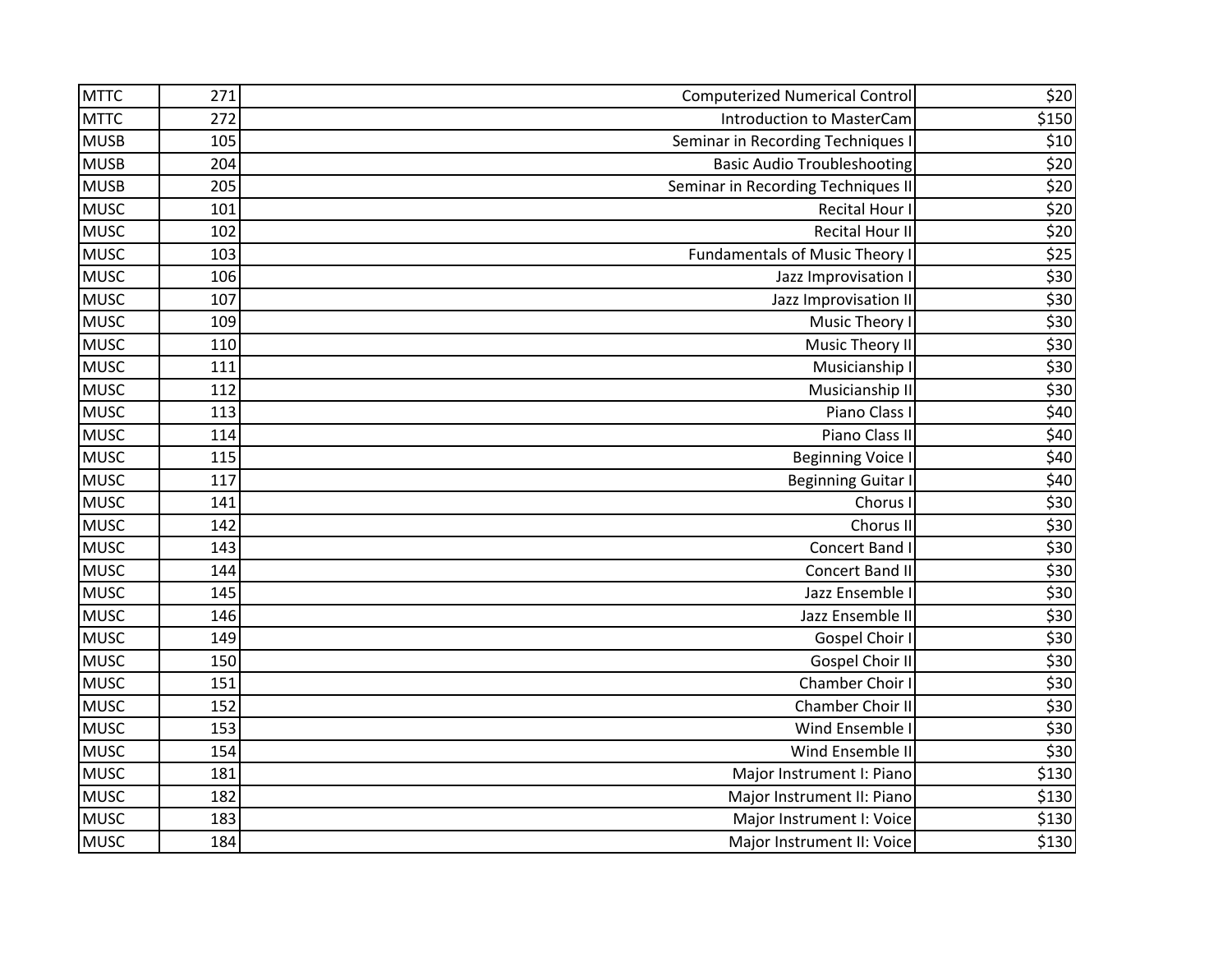| <b>MUSC</b> | 185 | Major Instrument I: Guitar          | \$130 |
|-------------|-----|-------------------------------------|-------|
| <b>MUSC</b> | 186 | Major Instrument II: Guitar         | \$130 |
| <b>MUSC</b> | 187 | Major Instrument I: Woodwinds       | \$130 |
| <b>MUSC</b> | 188 | Major Instrument II: Woodwinds      | \$130 |
| <b>MUSC</b> | 189 | Major Instrument I: Brass           | \$130 |
| <b>MUSC</b> | 190 | Major Instrument II: Brass          | \$130 |
| <b>MUSC</b> | 191 | Major Instrument IV: Strings        | \$130 |
| <b>MUSC</b> | 192 | Major Instrument IV: Strings        | \$130 |
| <b>MUSC</b> | 193 | Major Instrument I: Percussion      | \$130 |
| <b>MUSC</b> | 194 | Major Instrument II: Percussion     | \$130 |
| <b>MUSC</b> | 205 | Jazz Combo                          | \$30  |
| <b>MUSC</b> | 206 | Jazz Improvisation III              | \$25  |
| <b>MUSC</b> | 214 | Introduction to Music Literature II | \$10  |
| <b>MUSC</b> | 241 | Chorus III                          | \$30  |
| <b>MUSC</b> | 242 | Chorus IV                           | \$30  |
| <b>MUSC</b> | 243 | <b>Concert Band III</b>             | \$30  |
| <b>MUSC</b> | 244 | Concert Band IV                     | \$30  |
| <b>MUSC</b> | 245 | Jazz Ensemble III                   | \$30  |
| <b>MUSC</b> | 246 | Jazz Ensemble IV                    | \$30  |
| <b>MUSC</b> | 249 | Gospel Choir III                    | \$30  |
| <b>MUSC</b> | 250 | Gospel Choir IV                     | \$30  |
| <b>MUSC</b> | 251 | Chamber Choir III                   | \$30  |
| <b>MUSC</b> | 252 | Chamber Choir IV                    | \$30  |
| <b>MUSC</b> | 253 | Wind Ensemble III                   | \$30  |
| <b>MUSC</b> | 254 | Wind Ensemble IV                    | \$30  |
| <b>MUSC</b> | 281 | Major Instrument III: Piano         | \$130 |
| <b>MUSC</b> | 282 | Major Instrument IV: Piano          | \$130 |
| <b>MUSC</b> | 283 | Major Instrument III: Voice         | \$130 |
| <b>MUSC</b> | 284 | Major Instrument IV: Voice          | \$130 |
| <b>MUSC</b> | 285 | Major Instrument III: Guitar        | \$130 |
| <b>MUSC</b> | 286 | Major Instrument IV: Guitar         | \$130 |
| <b>MUSC</b> | 287 | Major Instrument III: Woodwinds     | \$130 |
| <b>MUSC</b> | 288 | Major Instrument IV: Woodwinds      | \$130 |
| <b>MUSC</b> | 289 | Major Instrument III: Brass         | \$130 |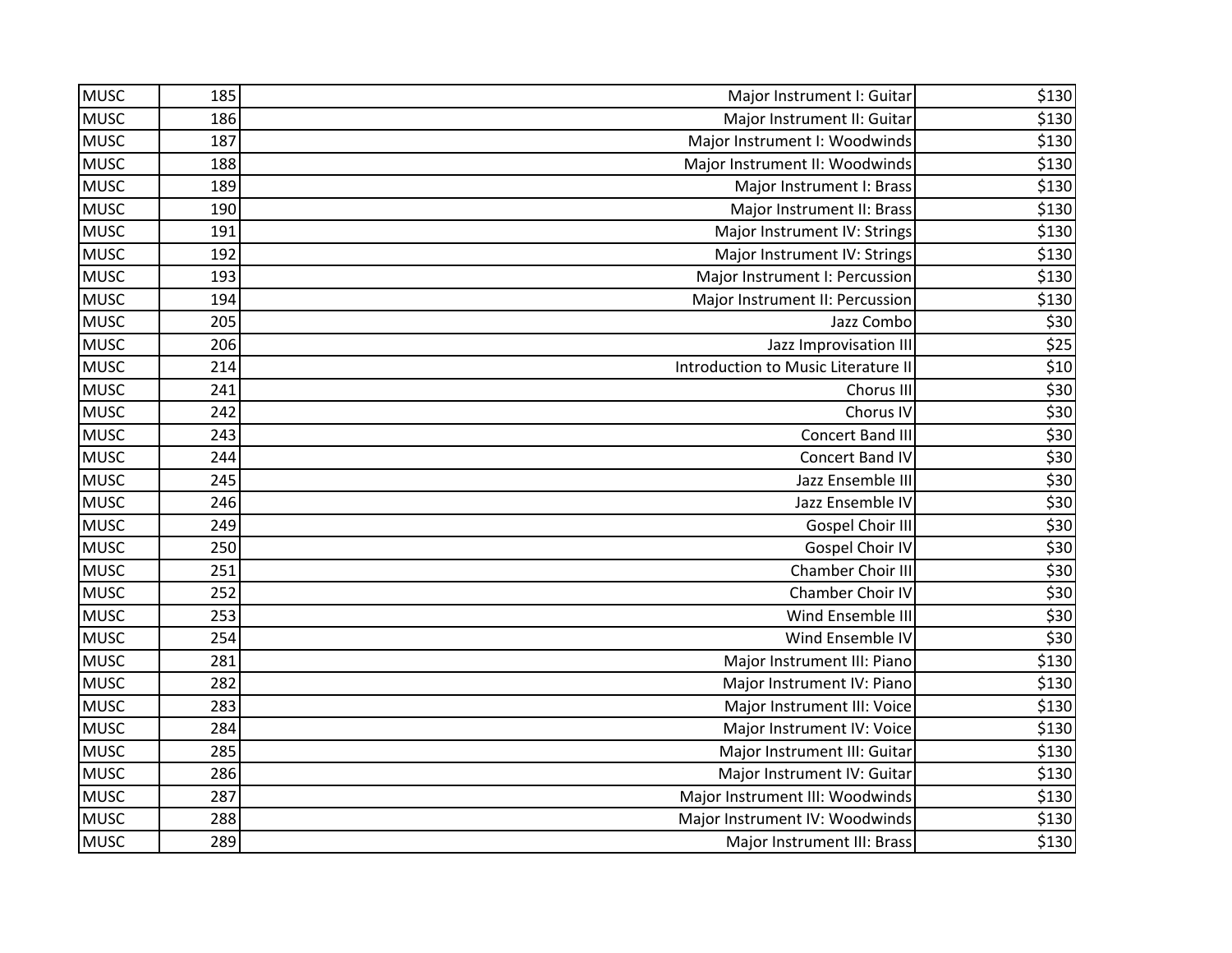| <b>MUSC</b> | 290 | Major Instrument IV: Brass                                                      | \$130           |
|-------------|-----|---------------------------------------------------------------------------------|-----------------|
| <b>MUSC</b> | 291 | Major Instrument IV: Strings                                                    | \$130           |
| <b>MUSC</b> | 292 | Major Instrument IV: Strings                                                    | \$130           |
| <b>MUSC</b> | 293 | Major Instrument III: Percussion                                                | \$130           |
| <b>MUSC</b> | 294 | Major Instrument IV: Percussion                                                 | \$130           |
| <b>NUMT</b> | 251 | <b>Clinical Procedures I</b>                                                    | \$10            |
| <b>NUMT</b> | 261 | Practicum in Nuclear Medicine                                                   | \$60            |
| <b>NUMT</b> | 262 | Practicum in Nuclear Medicine II                                                | \$60            |
| <b>NUMT</b> | 263 | Practicum in Nuclear Medicine III                                               | \$60            |
| <b>NURS</b> | 113 | <b>Nursing I</b>                                                                | \$325           |
| <b>NURS</b> | 117 | Pharmacology I                                                                  | \$80            |
| <b>NURS</b> | 125 | <b>Nursing II</b>                                                               | \$325           |
| <b>NURS</b> | 127 | Pharmacology II                                                                 | \$40            |
| <b>NURS</b> | 129 | <b>Special Populations I</b>                                                    | \$80            |
| <b>NURS</b> | 132 | Transitions in Nursing: Licensed Practical Nurse (LPN) to Registered Nurse (RN) | \$385           |
| <b>NURS</b> | 133 | <b>Pharmacology for Transitions</b>                                             | \$120           |
| <b>NURS</b> | 220 | <b>Nursing III</b>                                                              | \$325           |
| <b>NURS</b> | 223 | <b>Special Populations II</b>                                                   | \$80            |
| <b>NURS</b> | 225 | Pharmacology III                                                                | \$40            |
| <b>NURS</b> | 235 | <b>Nursing IV</b>                                                               | \$325           |
| <b>NURS</b> | 245 | <b>Clinical Practicum</b>                                                       | \$99            |
| <b>OCTA</b> | 203 | Kinesiology and Occupational Applications                                       | \$10            |
| <b>OCTA</b> | 205 | <b>Occupational Theory and Applications I</b>                                   | \$10            |
| <b>OCTA</b> | 206 | Therapeutic Media                                                               | \$30            |
| <b>OCTA</b> | 207 | <b>Community Occupations</b>                                                    | \$30            |
| <b>OCTA</b> | 208 | Psychosocial Applications to OT                                                 | \$10            |
| <b>OCTA</b> | 213 | <b>Neurology and Occupational Applications</b>                                  | \$10            |
| <b>OCTA</b> | 217 | <b>Clinical Applications I</b>                                                  | \$60            |
| <b>OCTA</b> | 220 | <b>Clinical Applications II</b>                                                 | \$60            |
| <b>OCTA</b> | 221 | <b>Occupational Therapy Seminar</b>                                             | \$5             |
| <b>OPHT</b> | 203 | Maintenance of Ophthalmic Instruments                                           | \$10            |
| <b>OPHT</b> | 204 | <b>Ophthalmic Medical Assistant Practicum I</b>                                 | \$60            |
| <b>OPHT</b> | 225 | <b>Ophthalmic Medical Assistant Practicum II</b>                                | \$60            |
| <b>PAST</b> | 102 | Baking and Pastry Skills Lab I                                                  | $\frac{1}{525}$ |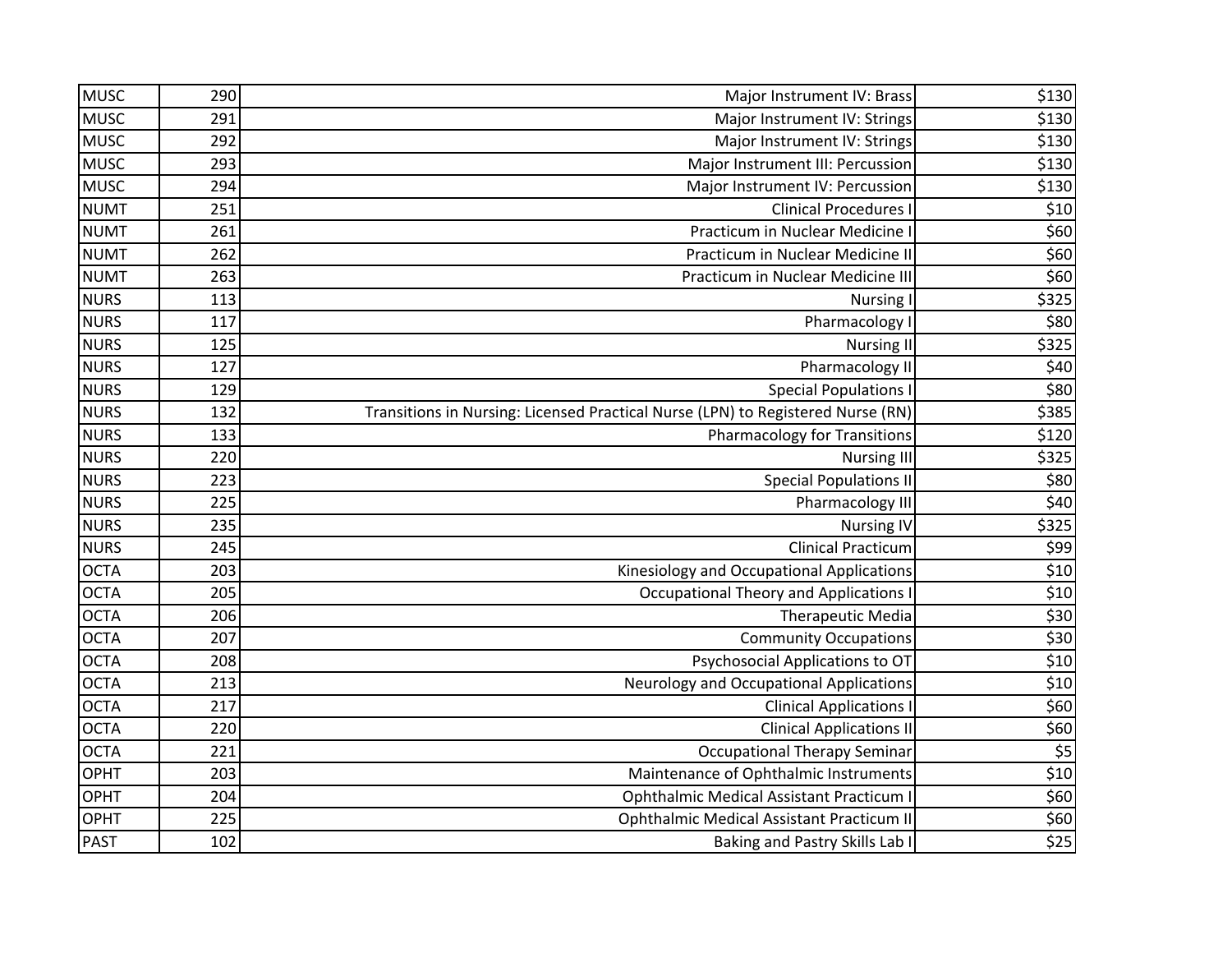| <b>PAST</b> | 103        | Baking and Pastry Skills Lab II                | \$50           |
|-------------|------------|------------------------------------------------|----------------|
| <b>PAST</b> | 200        | <b>Contemporary Desserts</b>                   | \$75           |
| <b>PAST</b> | 204        | Specialty Decoration and Showpiece Design      | \$75           |
| <b>PAST</b> | 217        | Pastry Arts Capstone                           | \$30           |
| <b>PHAR</b> | 102        | <b>Pharmacy Practice I</b>                     | \$10           |
| PHAR        | 103        | <b>Drug Classifications</b>                    | \$20           |
| <b>PHAR</b> | 106        | <b>Pharmacy Practice Laboratory</b>            | $$15$          |
| PHAR        | 112        | Sterile Products Laboratory                    | \$10           |
| <b>PHAR</b> | 114        | Pharmacology for the Pharmacy Technician II    | \$20           |
| <b>PHAR</b> | 117        | <b>Pharmacy Math II</b>                        | \$25           |
| <b>PHAR</b> | 122        | <b>Advanced Pharmacy Practice</b>              | \$50           |
| PHAR        | 122        | <b>Advanced Pharmacy Practice</b>              | \$50           |
| <b>PHAR</b> | 123        | Advanced Pharmacy Practice Laboratory          | \$125          |
| <b>PHAR</b> | 151        | <b>Pharmacy Clinical Practice I</b>            | \$60           |
| PHAR        | 152        | <b>Pharmacy Clinical Practice II</b>           | \$60           |
| PHAR        | 155        | <b>Pharmacy Seminar</b>                        | \$50           |
| <b>PHYE</b> | 100        | Introduction to Physical Education             | \$10           |
| <b>PHYE</b> | 101-161    | Soccer                                         | $\frac{$5}{1}$ |
| <b>PHYE</b> | 54-204-264 | Volleyball                                     |                |
| <b>PHYE</b> | 107-167    | Golf                                           | $rac{$5}{$5}$  |
| <b>PHYE</b> | 109-169    | Softball                                       |                |
| <b>PHYE</b> | 70-210-270 | Baseball                                       | \$10           |
| <b>PHYE</b> | 1-211-271  | Basketball                                     | \$10           |
| <b>PHYE</b> | 118-178    | Self Defense                                   | \$5            |
| <b>PHYE</b> | 130        | <b>Individual and Dual Sports</b>              | $$10$          |
| <b>PHYE</b> | 135        | <b>Team Sports</b>                             | \$10           |
| <b>PHYE</b> | 213        | <b>Sports Officiating</b>                      | \$10           |
| <b>PHYE</b> | 230        | Sport in Society                               | \$10           |
| <b>PHYS</b> | 101        | Introduction to Concepts in Physics            | \$15           |
| <b>PHYS</b> | 107        | Introduction to Concepts in Physics Laboratory | \$50           |
| <b>PHYS</b> | 141        | Physics I (Algebra/Trigonometry Based)         | \$15           |
| <b>PHYS</b> | 142        | Physics II (Algebra/Trigonometry Based)        | \$15           |
| <b>PHYS</b> | 143        | Physics I Lab (Algebra/Trigonometry Based)     | \$50           |
| <b>PHYS</b> | 144        | Physics II Lab (Algebra/Trigonometry Based)    | \$50           |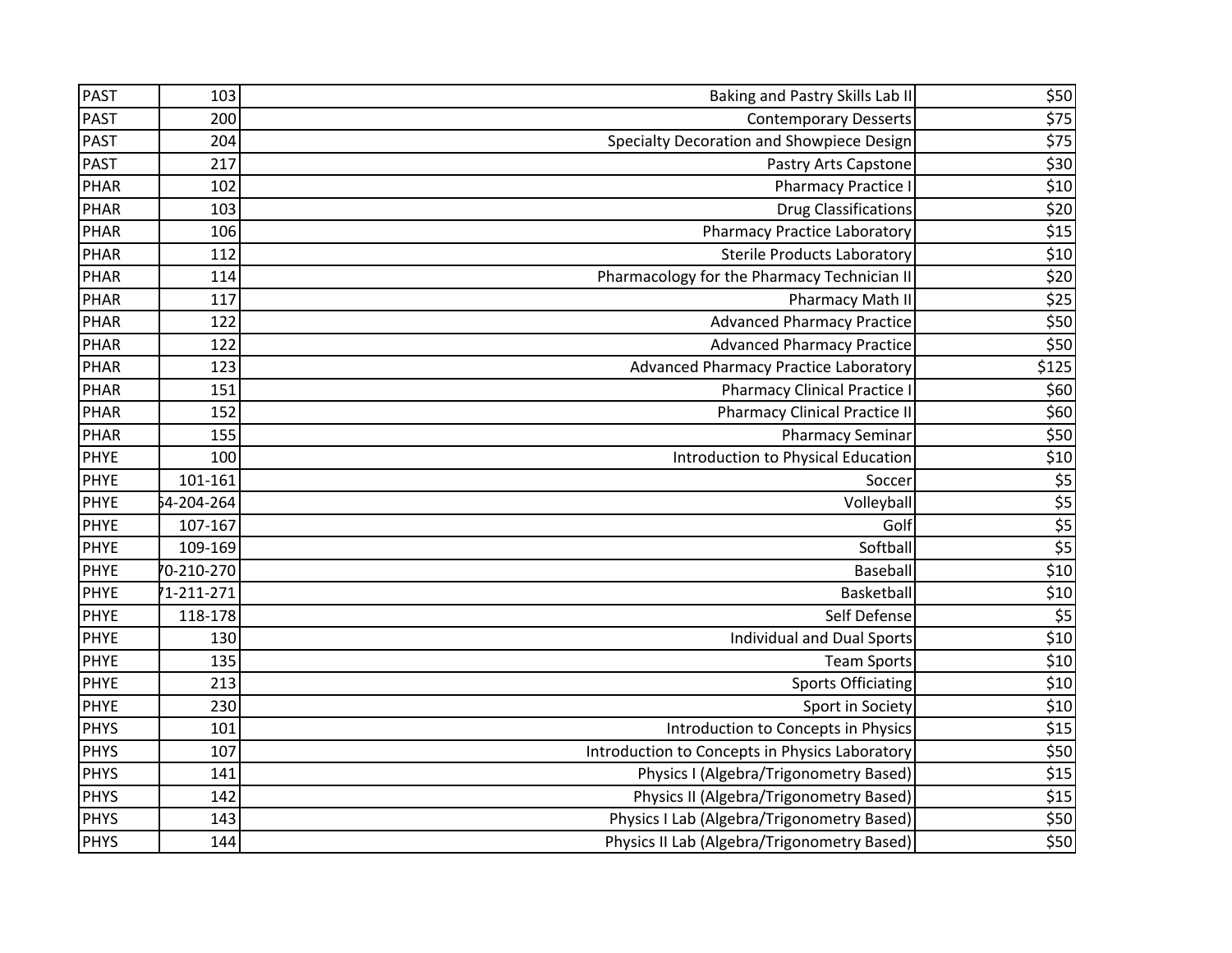| <b>PHYS</b> | 221 | Physics I (Calculus Based)                                              | \$15  |
|-------------|-----|-------------------------------------------------------------------------|-------|
| <b>PHYS</b> | 223 | Physics I Lab (Calculus Based)                                          | \$50  |
| <b>PHYS</b> | 224 | Physics II Lab (Calculus Based)                                         | \$50  |
| <b>PHYS</b> | 226 | Physics III Lab (Calculus Based)                                        | \$50  |
| <b>PHYS</b> | 228 | <b>Physics II (Calculus Based)</b>                                      | \$25  |
| <b>PHYS</b> | 229 | <b>Physics III (Calculus Based)</b>                                     | \$25  |
| PRNU        | 101 | <b>Introduction to Practical Nursing</b>                                | \$650 |
| PRNU        | 103 | <b>Essential Nursing Skills</b>                                         | \$150 |
| PRNU        | 110 | <b>Medical-Surgical Nursing I</b>                                       | \$600 |
| PRNU        | 117 | Pediatric, Obstetrical, and Mental Health Nursing for Practical Nursing | \$300 |
| PRNU        | 124 | <b>Medical-Surgical Nursing II</b>                                      | \$225 |
| PRNU        | 128 | Career Preparations for the Practical Nursing Student                   | \$40  |
| <b>PSOM</b> | 115 | Instrumentation in Polysomnography                                      | \$10  |
| <b>PSOM</b> | 117 | Monitoring and Introduction to Therapeutic Interventions                | \$10  |
| <b>PSOM</b> | 120 | Polysomnographic Practicum I                                            | \$60  |
| <b>PSOM</b> | 207 | Polysomnographic Practicum II                                           | \$60  |
| <b>PSOM</b> | 209 | Therapeuctic Interventions for Polysomnographic Technology              | $$10$ |
| <b>PSOM</b> | 210 | Polysomnographic Practicum III                                          | \$60  |
| <b>PTAP</b> | 101 | Introduction to Physical Therapy Careers                                | \$10  |
| <b>PTAP</b> | 201 | Introduction to Physical Therapy                                        | \$10  |
| <b>PTAP</b> | 203 | <b>Functional Anatomy and Kinesiology</b>                               | \$10  |
| <b>PTAP</b> | 204 | Pathophysiological Conditions I                                         | $$10$ |
| <b>PTAP</b> | 205 | Clinical Science I                                                      | \$20  |
| <b>PTAP</b> | 206 | <b>Clinical Science II</b>                                              | \$20  |
| <b>PTAP</b> | 207 | <b>Clinical Practice I</b>                                              | \$20  |
| <b>PTAP</b> | 213 | <b>Functional Anatomy &amp; Kinesiology</b>                             | \$10  |
| <b>PTAP</b> | 215 | Clinical Science III                                                    | \$20  |
| <b>PTAP</b> | 216 | <b>Clinical Science IV</b>                                              | \$20  |
| <b>PTAP</b> | 217 | <b>Clinical Practice II</b>                                             | \$30  |
| <b>PTAP</b> | 221 | <b>Physical Therapy Seminar</b>                                         | \$10  |
| <b>PTAP</b> | 227 | <b>Clinical Practice III</b>                                            | \$60  |
| <b>RADT</b> | 111 | <b>Radiographic Positioning</b>                                         | \$30  |
| <b>RADT</b> | 113 | Radiographic Anatomy I                                                  | \$10  |
| <b>RADT</b> | 151 | Radiographic Practicum I                                                | \$30  |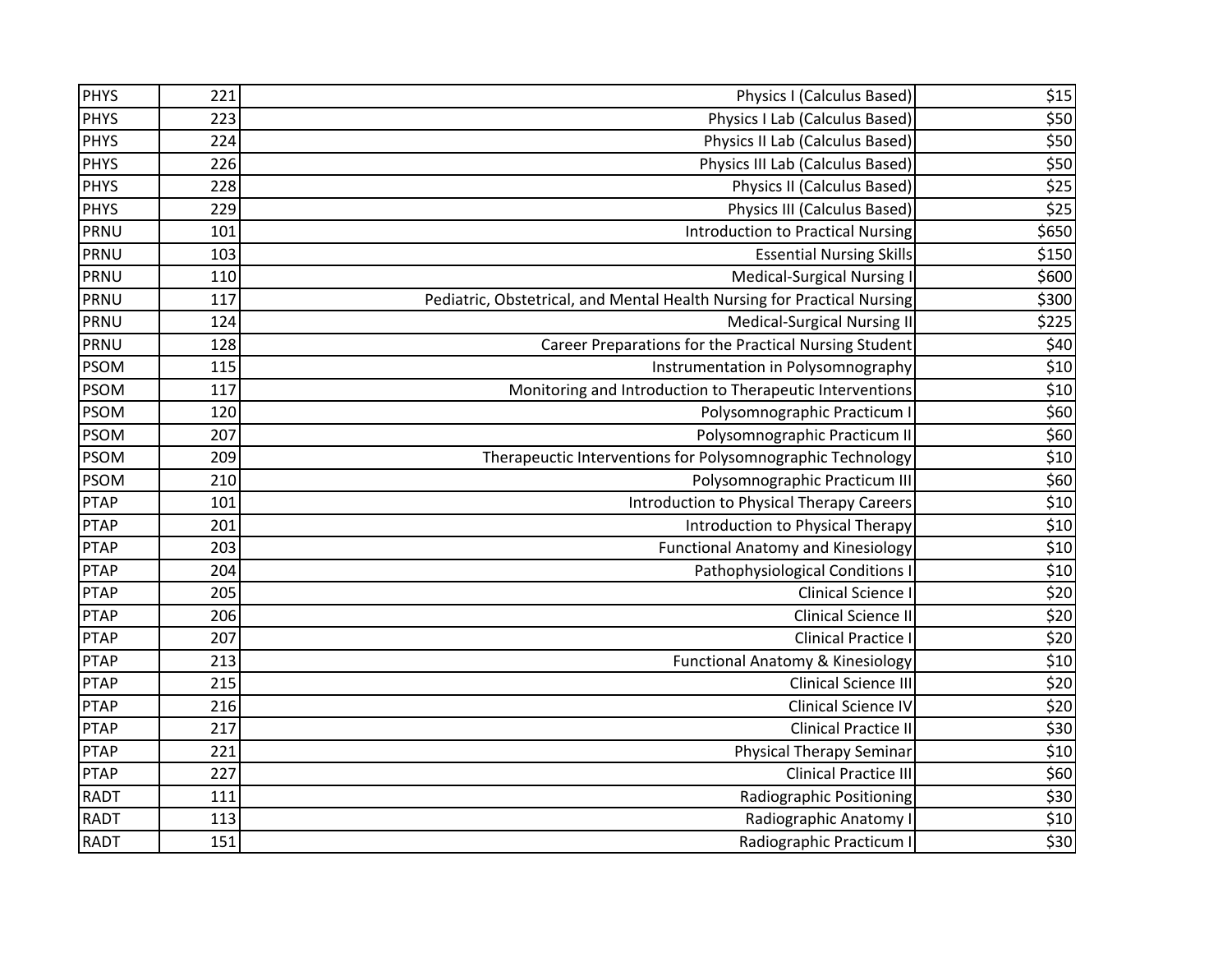| <b>RADT</b> | 152 | Radiographic Practicum II                                   | \$60 |
|-------------|-----|-------------------------------------------------------------|------|
| <b>RADT</b> | 153 | Radiographic Practicum III                                  | \$60 |
| <b>RADT</b> | 211 | <b>Advanced Radiographic Positioning</b>                    | \$30 |
| <b>RADT</b> | 251 | Advanced Radiographic Practicum I                           | \$60 |
| <b>RADT</b> | 252 | Advanced Radiographic Practicum II                          | \$60 |
| <b>RADT</b> | 253 | Advanced Radiographic Practicum III                         | \$60 |
| <b>RATH</b> | 213 | <b>Radiation Therapy Physics I</b>                          | \$10 |
| <b>RATH</b> | 215 | <b>Clinical Practice I</b>                                  | \$60 |
| <b>RATH</b> | 216 | <b>Oncologic Pathology</b>                                  | \$10 |
| <b>RATH</b> | 225 | <b>Clinical Practice II</b>                                 | \$60 |
| <b>RATH</b> | 230 | Principles and Practice of Radiation Therapy II             | \$10 |
| <b>RATH</b> | 232 | Dosimetry and Treatment Planning II                         | \$20 |
| <b>RATH</b> | 233 | <b>Radiation Therapy Physics II</b>                         | \$10 |
| <b>RATH</b> | 235 | <b>Clinical Practice III</b>                                | \$60 |
| <b>RATH</b> | 242 | <b>Advanced Student Seminar</b>                             | \$10 |
| <b>RATH</b> | 245 | <b>Clinical Practice IV</b>                                 | \$60 |
| <b>RATH</b> | 246 | Medical Imaging and Sectional Anatomy in Treatment Planning | \$10 |
| <b>READ</b> | 070 | <b>Basic Reading</b>                                        | \$30 |
| <b>READ</b> | 071 | <b>Developmental Reading I</b>                              | \$30 |
| <b>READ</b> | 072 | <b>Developmental Reading II</b>                             | \$30 |
| <b>READ</b> | 073 | <b>Developmental Reading III</b>                            | \$30 |
| <b>READ</b> | 101 | <b>Analytical Reading</b>                                   | \$30 |
| <b>READ</b> | 102 | <b>Special Problems</b>                                     | \$30 |
| <b>RSPT</b> | 116 | <b>Respiratory Equipment I</b>                              | \$10 |
| <b>RSPT</b> | 118 | Respiratory Equipment I Laboratory                          | \$15 |
| <b>RSPT</b> | 122 | Respiratory Equipment II Laboratory                         | \$10 |
| <b>RSPT</b> | 150 | <b>Respiratory Care Practicum I</b>                         | \$60 |
| <b>RSPT</b> | 155 | <b>Respiratory Care Practicum II</b>                        | \$60 |
| <b>RSPT</b> | 251 | <b>Clinical Respiratory Care I</b>                          | \$10 |
| <b>RSPT</b> | 252 | <b>Clinical Respiratory Care II</b>                         | \$15 |
| <b>RSPT</b> | 254 | <b>Clinical Seminar</b>                                     | \$15 |
| <b>RSPT</b> | 255 | <b>Specialty Practicum</b>                                  | \$60 |
| <b>RSPT</b> | 256 | <b>Respiratory Care Practicum III</b>                       | \$60 |
| <b>SCIE</b> | 101 | Physical Science I                                          | \$15 |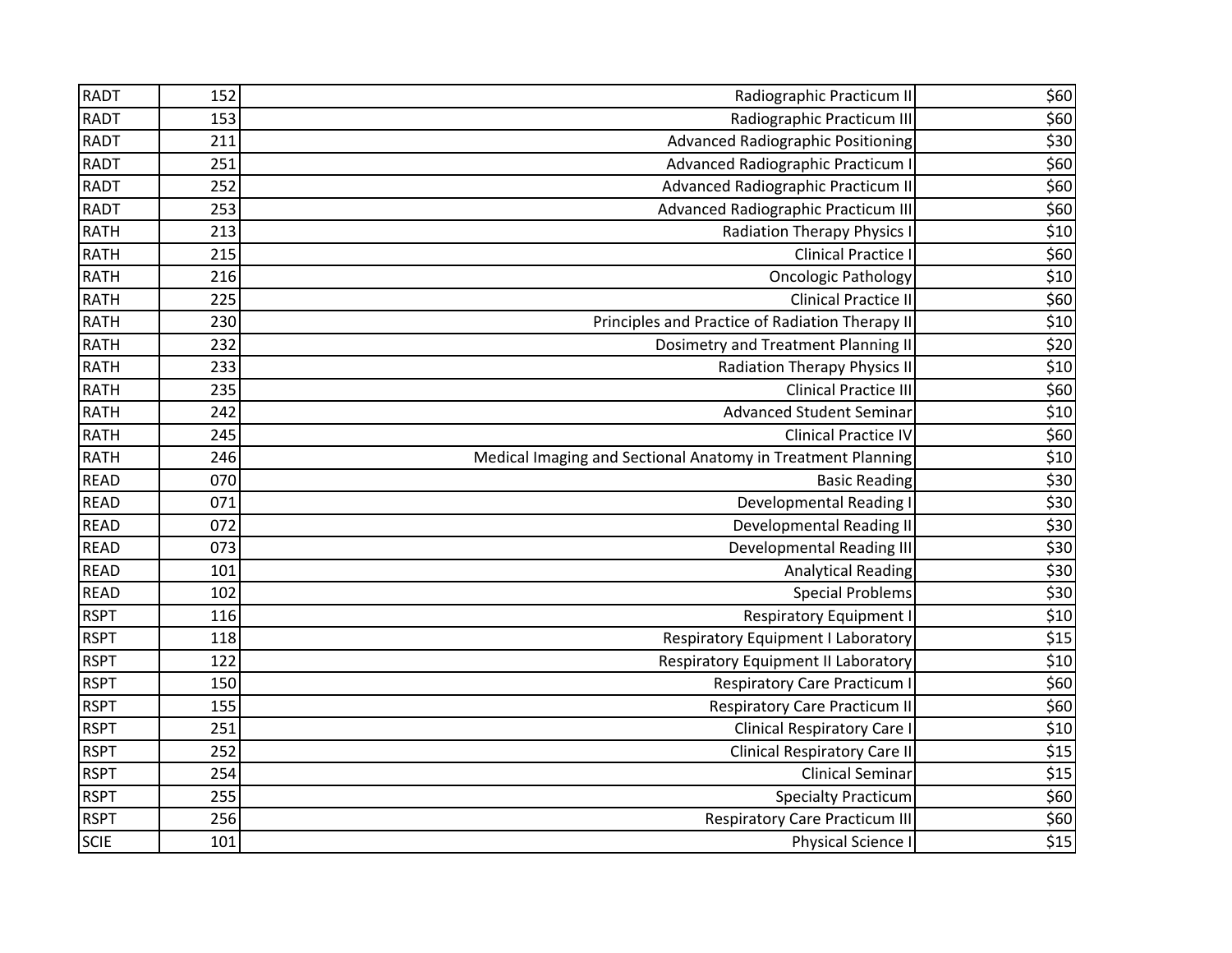| <b>SCIE</b> | 102 | <b>Physical Science II</b>                     | \$15             |
|-------------|-----|------------------------------------------------|------------------|
| <b>SCIE</b> | 103 | <b>Physical Science I Laboratory</b>           | \$50             |
| <b>SCIE</b> | 104 | <b>Physical Science II Laboratory</b>          | \$50             |
| <b>SCIE</b> | 111 | Astronomy/The Solar System                     | \$15             |
| <b>SCIE</b> | 112 | Astronomy/Stars and Galaxies                   | \$15             |
| <b>SCIE</b> | 130 | Introduction to Science Laboratory Technology  | \$75             |
| <b>SCIE</b> | 132 | <b>Science Laboratory Techniques</b>           | \$100            |
| <b>SCIE</b> | 141 | <b>Environmental Science I</b>                 | $$15$            |
| <b>SCIE</b> | 142 | <b>Environmental Science II</b>                | \$15             |
| <b>SCIE</b> | 143 | <b>Environmental Science I Laboratory</b>      | \$50             |
| <b>SCIE</b> | 144 | <b>Environmental Science II Laboratory</b>     | \$50             |
| <b>SCIE</b> | 151 | Introducation to Environmental Soil Science    | \$20             |
| <b>SCIE</b> | 161 | Introduction to Geographic Information Systems | \$30             |
| <b>SCIE</b> | 165 | Near Space Environment Research I              | \$50             |
| <b>SCIE</b> | 166 | Near Space Environment Research II             | \$50             |
| <b>SCIE</b> | 299 | Internship                                     | \$75             |
| <b>SPAN</b> | 101 | <b>Elementary Spanish I</b>                    | \$30             |
| <b>SPAN</b> | 102 | <b>Elementary Spanish II</b>                   | \$30             |
| <b>SPAN</b> | 201 | Intermediate Spanish I                         | \$30             |
| SPAN        | 202 | Intermediate Spanish II                        | \$30             |
| <b>SPAN</b> | 204 | Civilization and Cultures of Hispanoamerica    | \$30             |
| <b>STTB</b> | 200 | Microscopy K-4                                 | \$100            |
| <b>SURG</b> | 111 | <b>Surgical Instruments and Procedures</b>     | \$40             |
| <b>SURG</b> | 121 | Introduction to Surgical Techniques            | \$10             |
| <b>SURG</b> | 141 | Introduction to Clinical Practicum             | \$30             |
| <b>SURG</b> | 201 | <b>Clinical Specialties</b>                    | \$20             |
| <b>SURG</b> | 211 | Clinical Practicum I                           | \$60             |
| <b>SURG</b> | 212 | <b>Clinical Practicum II</b>                   | \$60             |
| <b>SURG</b> | 213 | <b>Clinical Practicum III</b>                  | \$60             |
| <b>TEAC</b> | 201 | Teaching & Learning in Diverse Settings I      | \$15             |
| <b>TEAC</b> | 203 | Teaching & Learning in Diverse Settings II     | \$15             |
| <b>TECH</b> | 104 | <b>Computer Fundamentals for Technicians</b>   | \$20             |
| <b>TECH</b> | 111 | <b>Blueprint Reading for Technology</b>        | \$20             |
| <b>THEA</b> | 103 | Stagecraft I                                   | $\overline{$}20$ |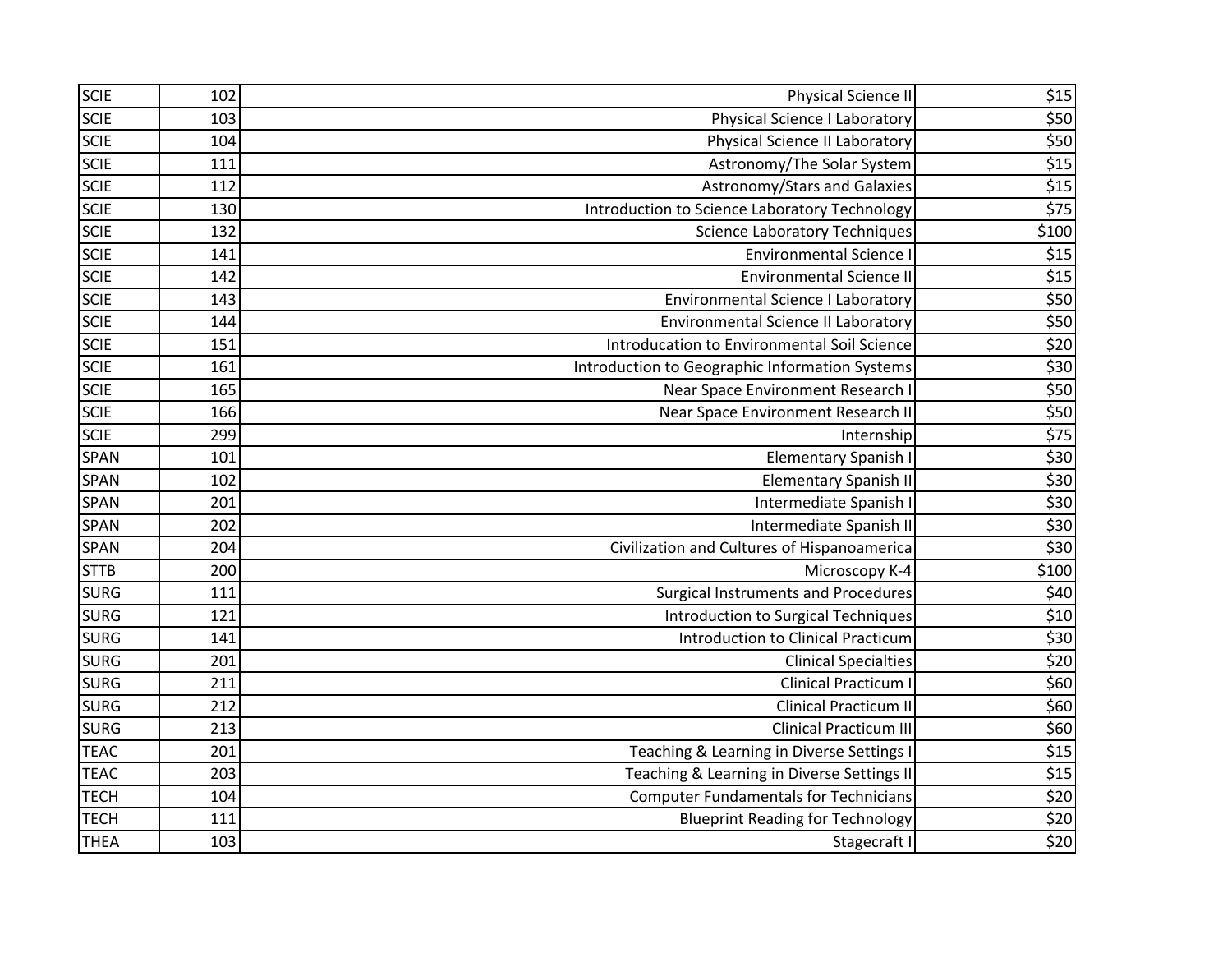| <b>THEA</b> | 110 | Playwriting                                        | \$15             |
|-------------|-----|----------------------------------------------------|------------------|
| <b>THEA</b> | 111 | Acting I                                           | \$20             |
| <b>THEA</b> | 113 | Musical Theatre Workshop I                         | \$20             |
| <b>THEA</b> | 121 | Play Production Lab I                              | \$20             |
| <b>THEA</b> | 122 | Play Production Lab II                             | \$20             |
| <b>THEA</b> | 131 | <b>Movement for Theatre</b>                        | \$20             |
| <b>THEA</b> | 211 | Acting II                                          | \$20             |
| <b>THEA</b> | 213 | <b>Musical Theatre</b>                             | \$20             |
| <b>THEA</b> | 221 | <b>Play Production Lab III</b>                     | \$20             |
| <b>THEA</b> | 222 | Play Production Lab IV                             | \$20             |
| <b>THEA</b> | 241 | Acting for the Camera                              | \$30             |
| <b>THEA</b> | 250 | <b>Stage Management</b>                            | \$30             |
| <b>VETT</b> | 106 | Animal Anatomy & Physiology Laboratory             | \$15             |
| <b>VETT</b> | 121 | <b>Animal Nursing Skills I</b>                     | \$15             |
| <b>VETT</b> | 131 | <b>Surgical Nursing for Veterinary Technicians</b> | \$15             |
| <b>VETT</b> | 136 | <b>Clinical Pathology I Laboratory</b>             | \$15             |
| <b>VETT</b> | 157 | Clinical Externship I                              | \$60             |
| <b>VETT</b> | 207 | Avian and Exotic Animal Medicine                   | $\overline{$}25$ |
| <b>VETT</b> | 221 | <b>Animal Nursing Skills II</b>                    | \$15             |
| <b>VETT</b> | 227 | Clinical Externship II                             | \$60             |
| <b>VETT</b> | 235 | <b>Clinical Pathology II</b>                       | \$15             |
| <b>VETT</b> | 241 | Large Animal Medicine and Nursing                  | \$15             |
| <b>VETT</b> | 257 | Clinical Externship III                            | \$60             |
| <b>VISC</b> | 102 | Introduction to Graphic Design                     | \$20             |
| <b>VISC</b> | 107 | <b>Illustration</b> I                              | \$20             |
| <b>VISC</b> | 131 | <b>Two-Dimensional Design</b>                      | \$20             |
| <b>VISC</b> | 132 | <b>Color Design</b>                                | \$20             |
| <b>VISC</b> | 142 | Digital Photography I                              | $\overline{$}25$ |
| <b>VISC</b> | 143 | <b>Illustration II</b>                             | \$20             |
| <b>VISC</b> | 154 | Typography                                         | \$20             |
| <b>VISC</b> | 185 | Introduction to Film Photography                   | \$30             |
| <b>VISC</b> | 189 | Advanced Photographic Techniques                   | \$30             |
| <b>VISC</b> | 192 | <b>Advanced Darkroom Techniques</b>                | \$30             |
| <b>VISC</b> | 204 | Pixel Design Software I                            | \$30             |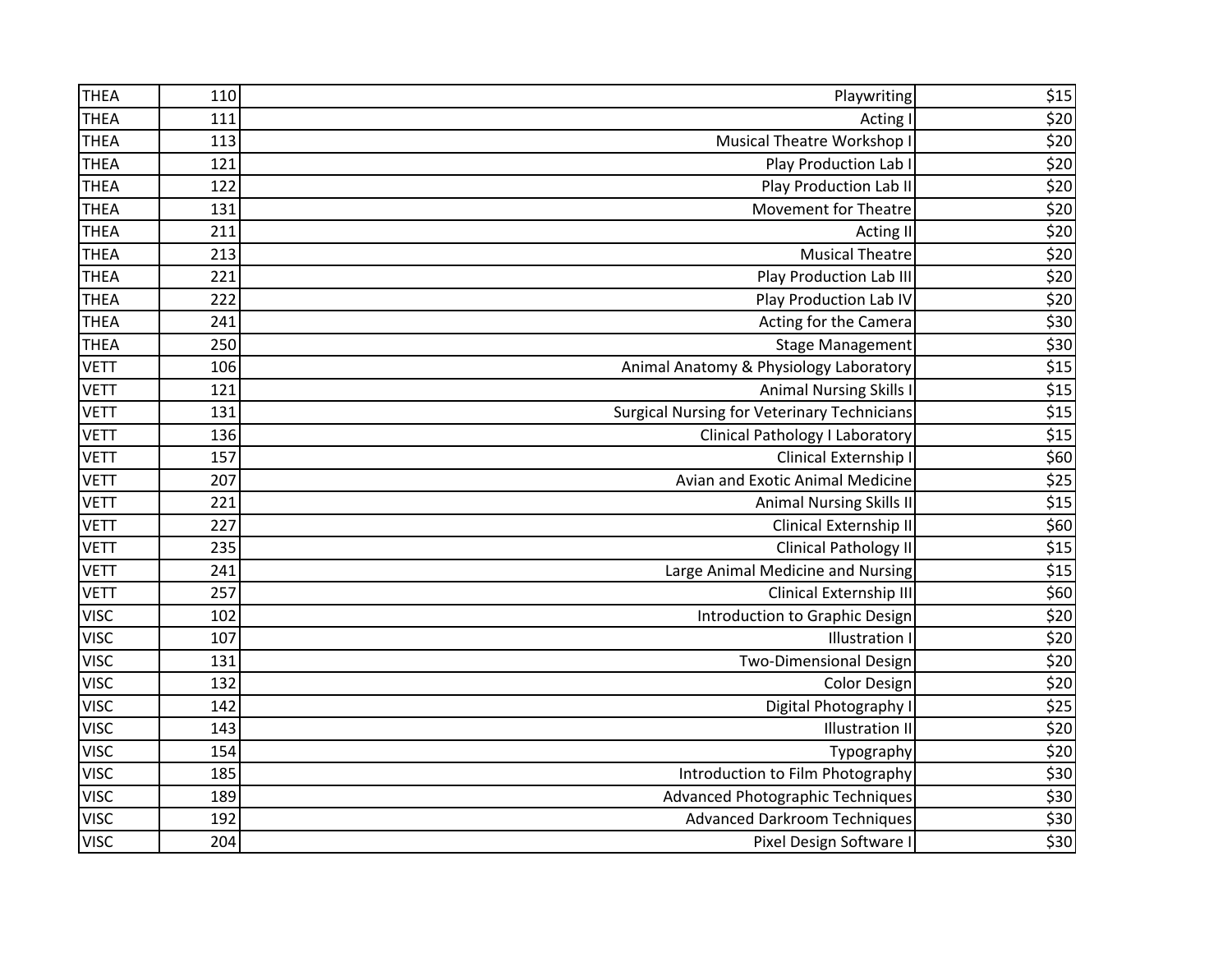| <b>VISC</b> | 205 | Cartooning and Comic Book Art             | \$30  |
|-------------|-----|-------------------------------------------|-------|
| <b>VISC</b> | 214 | Vector Design Software                    | \$30  |
| <b>VISC</b> | 223 | <b>Fashion Illustration</b>               | \$30  |
| <b>VISC</b> | 224 | Page Publishing Design                    | \$30  |
| <b>VISC</b> | 225 | Pixel Design Software II                  | \$30  |
| <b>VISC</b> | 226 | Web Design                                | \$30  |
| <b>VISC</b> | 234 | <b>Digital Pre-Press and Packging</b>     | \$30  |
| <b>VISC</b> | 242 | Digital Photography II                    | \$30  |
| <b>VISC</b> | 244 | <b>Motion Graphics</b>                    | \$30  |
| <b>VISC</b> | 246 | Photographic Portfolio                    | \$30  |
| <b>VISC</b> | 247 | Cartooning/ Comic Book Portfolio          | \$30  |
| <b>VISC</b> | 256 | <b>Advertising Design</b>                 | \$30  |
| <b>VISC</b> | 260 | Portfolio Development                     | \$30  |
| WELD        | 111 | <b>Welder Training and Testing</b>        | \$25  |
| <b>WELD</b> | 113 | <b>Welding Procedures</b>                 | \$25  |
| WELD        | 115 | <b>Welding Theory and Techniques</b>      | \$25  |
| WELD        | 119 | G.M.A.C. and F.C.A.W. Welding             | \$25  |
| <b>WELD</b> | 121 | Training & Testing Pipe S.M.A.W.          | $$25$ |
| WELD        | 123 | <b>Blueprint Reading for Pipe Welding</b> | \$25  |
| WELD        | 207 | Training & Testing Pipe G.T.A.W. (Cress)  | \$25  |
| WELD        | 209 | Training & Testing G.T.A.W. (CuNi)        | \$25  |
| WELL        | 101 | <b>Fitness I</b>                          | \$15  |
| WELL        | 102 | Aerobics I - Basic                        | \$15  |
| WELL        | 103 | Yoga I - Basic                            | \$15  |
| WELL        | 120 | <b>Hip Hop Dance</b>                      | \$15  |
| WELL        | 122 | <b>Kick Boxing</b>                        | \$15  |
| WELL        | 130 | Pilates                                   | \$15  |
| WELL        | 133 | Tai Chi                                   | \$15  |
| <b>WELL</b> | 140 | <b>Personal Wellness</b>                  | $$10$ |
| WELL        | 141 | <b>Fitness II</b>                         | \$15  |
| WELL        | 145 | <b>Personal Fitness</b>                   | \$15  |
| WELL        | 152 | <b>Stress Management for Wellness</b>     | \$10  |
| WELL        | 160 | <b>Special Topics in Wellness</b>         | \$15  |
| WELL        | 201 | <b>Fitness III</b>                        | \$15  |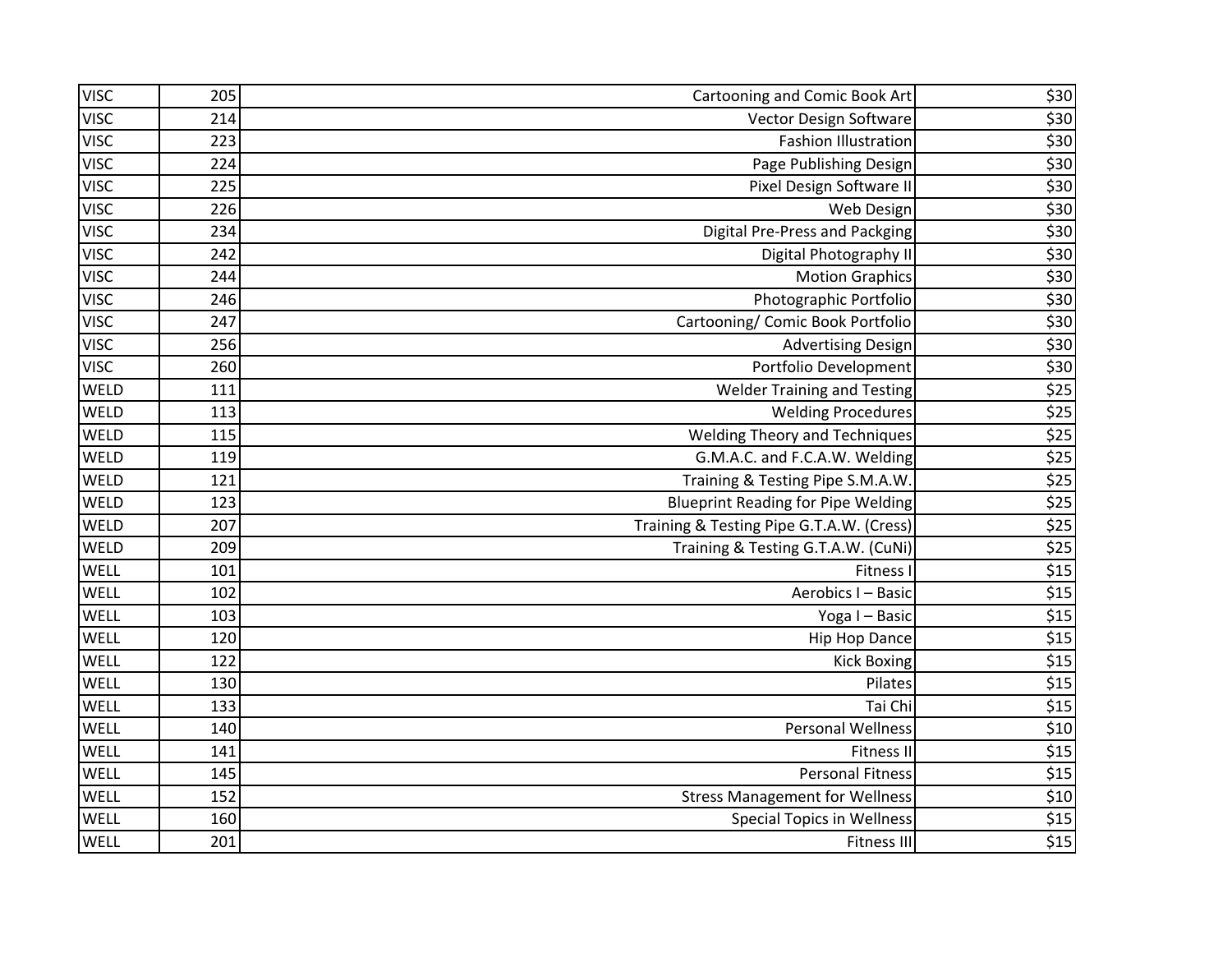| WELL        | 202 | Aerobics II-Intermediate                  | \$15 |
|-------------|-----|-------------------------------------------|------|
| WELL        | 203 | Yoga II-Intermediate                      | \$15 |
| <b>WLDG</b> | 101 | Introduction to Welding Fundamentals      | \$25 |
| <b>WLDG</b> | 110 | Basic Shielded Metal Arc Welding (SMAW)   | \$25 |
| <b>WLDG</b> | 115 | <b>SMAW Groove Welds</b>                  | \$25 |
| <b>WLDG</b> | 150 | SMAW Pipe 2G                              | \$50 |
| <b>WLDG</b> | 151 | SMAW Pipe 5G                              | \$50 |
| <b>WLDG</b> | 152 | SMAW Pipe 6G                              | \$50 |
| <b>WLDG</b> | 201 | <b>Basic FCAW and GMAW</b>                | \$25 |
| <b>WLDG</b> | 202 | FCAW and GMAW Groove Welds                | \$25 |
| <b>WLDG</b> | 217 | FCAW & GMAW Pipe 2G                       | \$50 |
| <b>WLDG</b> | 218 | FCAW & GMAW Pipe 5G                       | \$50 |
| <b>WLDG</b> | 219 | <b>GTAW Groove Welds</b>                  | \$25 |
| <b>WLDG</b> | 220 | <b>GTAW Basic Multi-Joint</b>             | \$25 |
| <b>WLDG</b> | 222 | <b>GTAW Pipe 5G</b>                       | \$50 |
| <b>WLDG</b> | 223 | <b>GTAW Pipe 2G</b>                       | \$50 |
| <b>WLDG</b> | 224 | GTAW Pipe 6G                              | \$50 |
| <b>WLDG</b> | 225 | <b>GTAW Aluminum Basic Multi-Joint</b>    | \$25 |
| <b>WLDG</b> | 226 | FCAW & GMAW Pipe 6G                       | \$50 |
| <b>WWTC</b> | 106 | <b>Water Production Operator I</b>        | \$30 |
| <b>WWTC</b> | 107 | <b>Water Production Operator II</b>       | \$15 |
| <b>WWTC</b> | 108 | <b>Water Production Operator III</b>      | \$15 |
| <b>WWTC</b> | 109 | <b>Water Production Operator IV</b>       | \$15 |
| <b>WWTC</b> | 111 | <b>Water Treatment Operator I</b>         | \$15 |
| <b>WWTC</b> | 112 | Water Treatment Operator II               | \$15 |
| <b>WWTC</b> | 113 | Water Treatment Operator III              | \$15 |
| <b>WWTC</b> | 114 | <b>Water Treatment Operator IV</b>        | \$15 |
| <b>WWTC</b> | 116 | <b>Water Distribution Operator I</b>      | \$15 |
| <b>WWTC</b> | 117 | <b>Water Distribution Operator II</b>     | \$15 |
| <b>WWTC</b> | 118 | <b>Water Distribution Operator III</b>    | \$15 |
| <b>WWTC</b> | 119 | <b>Water Distribution Operator IV</b>     | \$15 |
| <b>WWTC</b> | 121 | <b>Wastewater Collection Operator I</b>   | \$15 |
| <b>WWTC</b> | 122 | <b>Wastewater Collection Operator II</b>  | \$15 |
| <b>WWTC</b> | 123 | <b>Wastewater Collection Operator III</b> | \$15 |